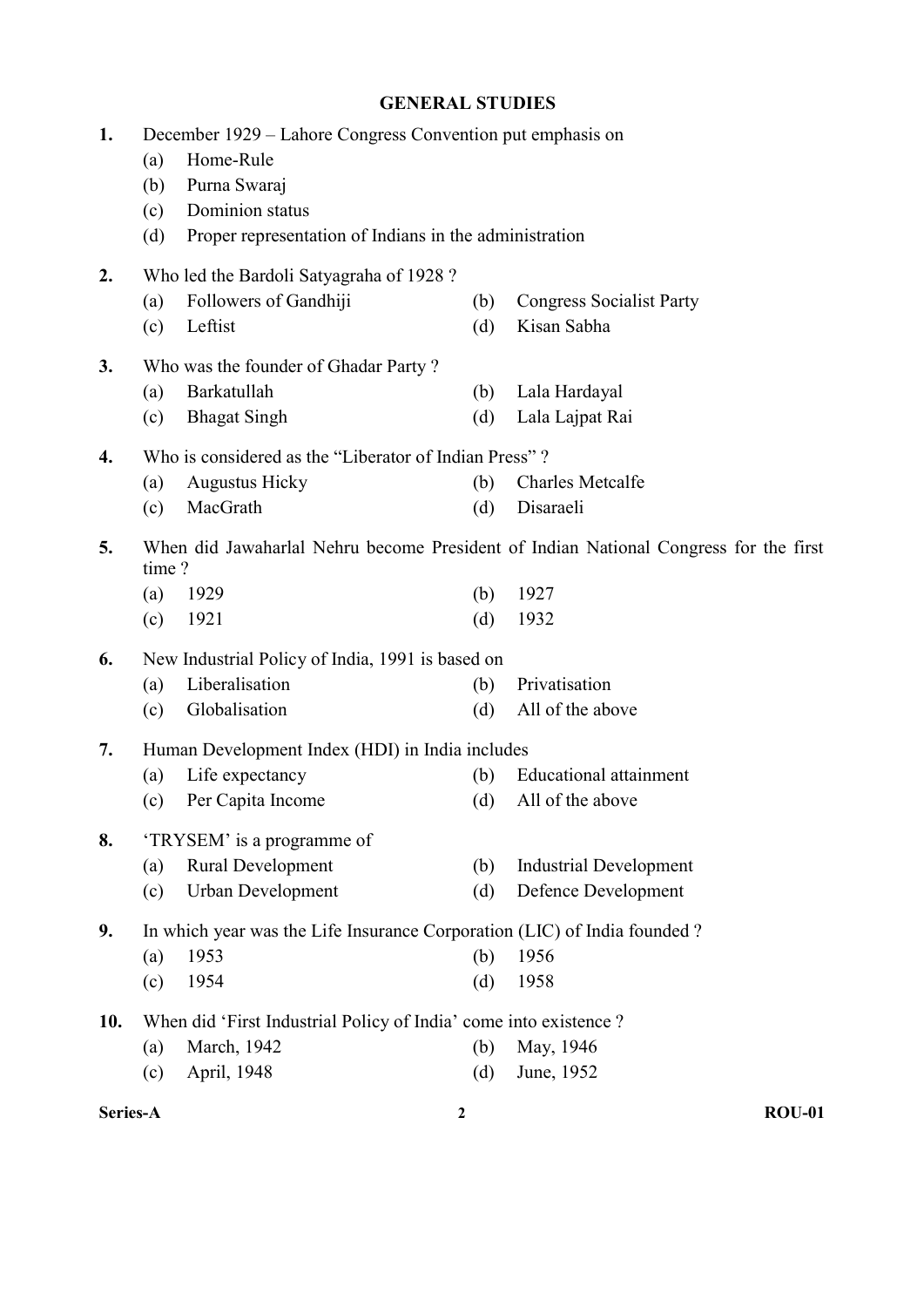ROU-01 3 Series-A 1. दिसम्बर 1929, के लाहौर कांग्रेस के अधिवेशन ने जोर दिया – (a)  $\overline{B}$ म–रूल  $\overline{C}$  (b) पूर्ण स्वराज (c) औपनिवेशिक स्वशासन (d) प्रशासन में भारतीयों की सही भागीदारी 2.  $1928$  के बारदौली सत्याग्रह का नेतृत्व किसने किया था ? (a) (b)  $(c)$  वामपंथियों ने  $(d)$  किसान सभा ने 3. गदर पार्टी का संस्थापक कौन था ?  $(a)$  बरकतउल्ला (b) लाला हरदयाल  $\overline{c}$ ) भगत सिंह  $\overline{c}$  (d) लाला लाजपत राय 4. "भारतीय प्रेस की स्वतन्त्रता का प्रणेता" किसे कहा जाता है ? (a) आगस्टस हिक्की (b) चार्ल्स मेटकाफ् (c) मैक्य्रेथ (d) डिज़ारेली 5. जवाहरलाल नेहरू भारतीय राष्ट्रीय कांग्रेस के पहली बार अध्यक्ष कब बने ? (a) 1929 (b) 1927 (c) 1921 (d) 1932 6. भारत की नई औद्योगिक नीति, 1991 आधारित है – (a) उदारीकरण (b) निजीकरण  $(c)$  वैश्वीकरण  $(d)$  उपर्युक्त सभी  $7.$  भारत में मानव विकास सूचकांक (HDI) में समाविष्ट है – (a) (b) (c) प्रति व्यक्ति आय (d) उपर्युक्त सभी 8. 'ट्राइसेम' एक कार्यक्रम है - $(a)$  ग्रामीण विकास का  $(b)$  औद्योगिक विकास का (c) शहरी विकास का (d) सुरक्षा विकास का 9. भारतीय जीवन बीमा निगम (LIC) की स्थापना किस वर्ष में हुई थी ? (a) 1953 (b) 1956 (c) 1954 (d) 1958 10. भारत में पहली औद्योगिक नीति कब अस्तित्व में आई ? (a)  $\overline{H}$   $\overline{H}$ ,  $1942$  (b)  $\overline{H}$ ,  $1946$ (c) अप्रैल, 1948 (d) जून, 1952

## सामान्य अध्ययन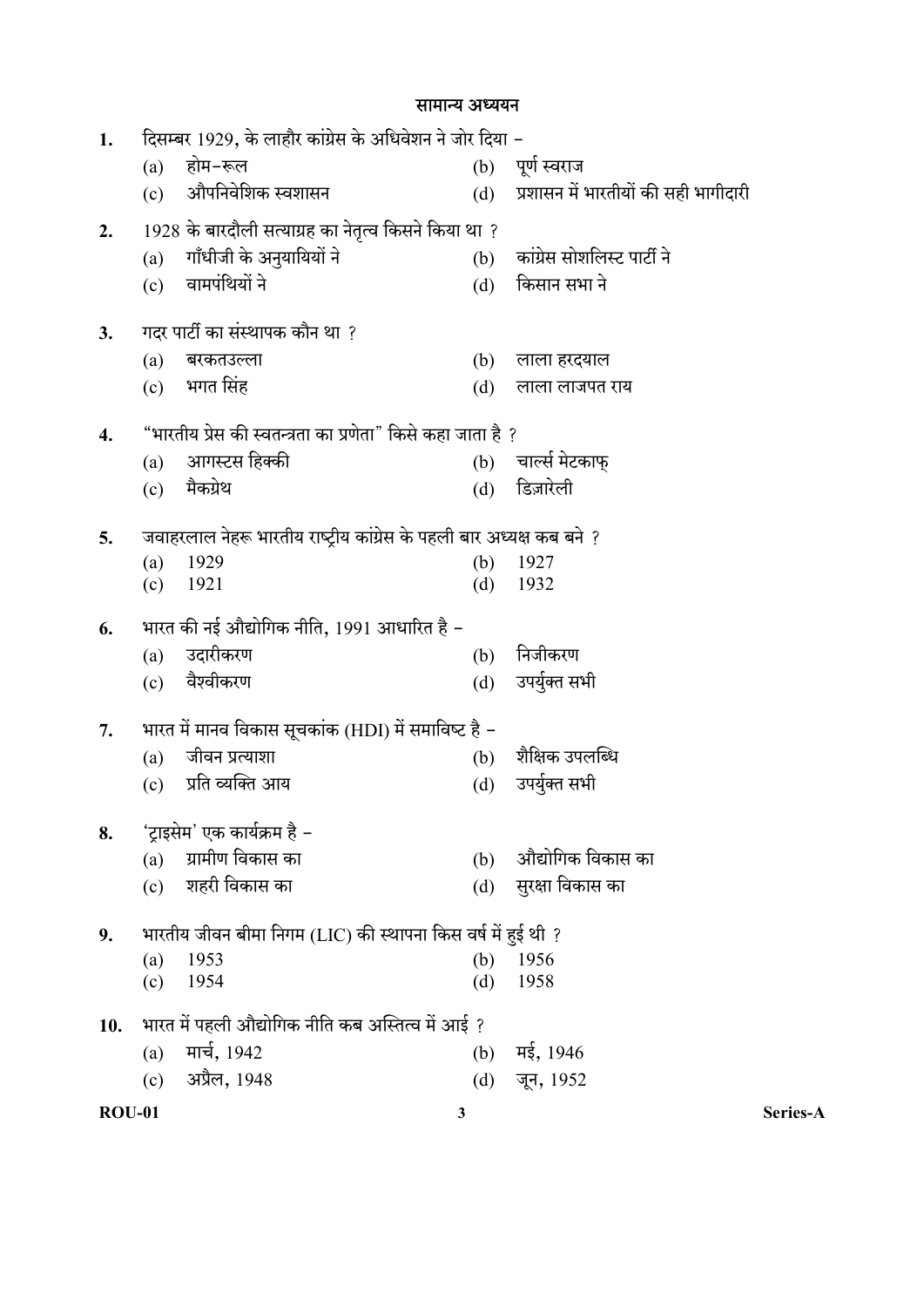| 11.      |     |                                                                                |     | Fourteenth Finance Commission (2015-20) submitted its report to the President of India on |
|----------|-----|--------------------------------------------------------------------------------|-----|-------------------------------------------------------------------------------------------|
|          | (a) | December, 2014                                                                 | (b) | January, 2015                                                                             |
|          | (c) | October, 2016                                                                  | (d) | May, 2017                                                                                 |
| 12.      |     | The Rural Infrastructure Development Fund (RIDF) has been created under        |     |                                                                                           |
|          | (a) | <b>RBI</b>                                                                     | (b) | <b>NABARD</b>                                                                             |
|          | (c) | Ministry of Agriculture                                                        | (d) | Ministry of Rural Development                                                             |
| 13.      |     | From which sector in India, is the "Maximum Gross Domestic Savings" obtained ? |     |                                                                                           |
|          | (a) | Public sector                                                                  | (b) | Household sector                                                                          |
|          | (c) | Private sector                                                                 | (d) | None of the above                                                                         |
| 14.      |     | In which year did NITI AAYOG come into existence?                              |     |                                                                                           |
|          | (a) | January 01, 2014                                                               | (b) | January 26, 2014                                                                          |
|          | (c) | January 26, 2015                                                               | (d) | January 01, 2015                                                                          |
| 15.      |     | Which of the following was the first Five Year Plan period?                    |     |                                                                                           |
|          | (a) | 1946-50                                                                        | (b) | 1951-56                                                                                   |
|          | (c) | 1952-57                                                                        | (d) | 1953-58                                                                                   |
| 16.      |     | When was National Statistical Commission (NSC) constituted ?                   |     |                                                                                           |
|          | (a) | 1 June, 2000                                                                   | (b) | 10 June, 2002                                                                             |
|          | (c) | 24 May, 2004                                                                   | (d) | 12 July, 2006                                                                             |
| 17.      |     | The concept of 'Vicious Circle' of poverty is related to                       |     |                                                                                           |
|          | (a) | Karl Marx                                                                      | (b) | R. Nurkse                                                                                 |
|          | (c) | Adam Smith                                                                     | (d) | None of the above                                                                         |
| 18.      |     | Which of the following does not contain carbon?                                |     |                                                                                           |
|          | (a) | Diamond                                                                        | (b) | Graphite                                                                                  |
|          | (c) | Coal                                                                           | (d) | Sandstone                                                                                 |
| 19.      |     | Heavy water is a                                                               |     |                                                                                           |
|          | (a) | Coolant                                                                        | (b) | Moderator                                                                                 |
|          | (c) | Kind of medicine                                                               | (d) | Fuel                                                                                      |
| 20.      |     | The chemical name of Vitamin C is                                              |     |                                                                                           |
|          | (a) | Folic Acid                                                                     | (b) | Citric Acid                                                                               |
|          | (c) | Ascorbic acid                                                                  | (d) | Lactic acid                                                                               |
| 21.      |     | Which of the following metals, can be cut by a knife?                          |     |                                                                                           |
|          | (a) | Silver                                                                         | (b) | Aluminium                                                                                 |
|          | (c) | Zinc                                                                           | (d) | Sodium                                                                                    |
| Series-A |     | 4                                                                              |     | <b>ROU-01</b>                                                                             |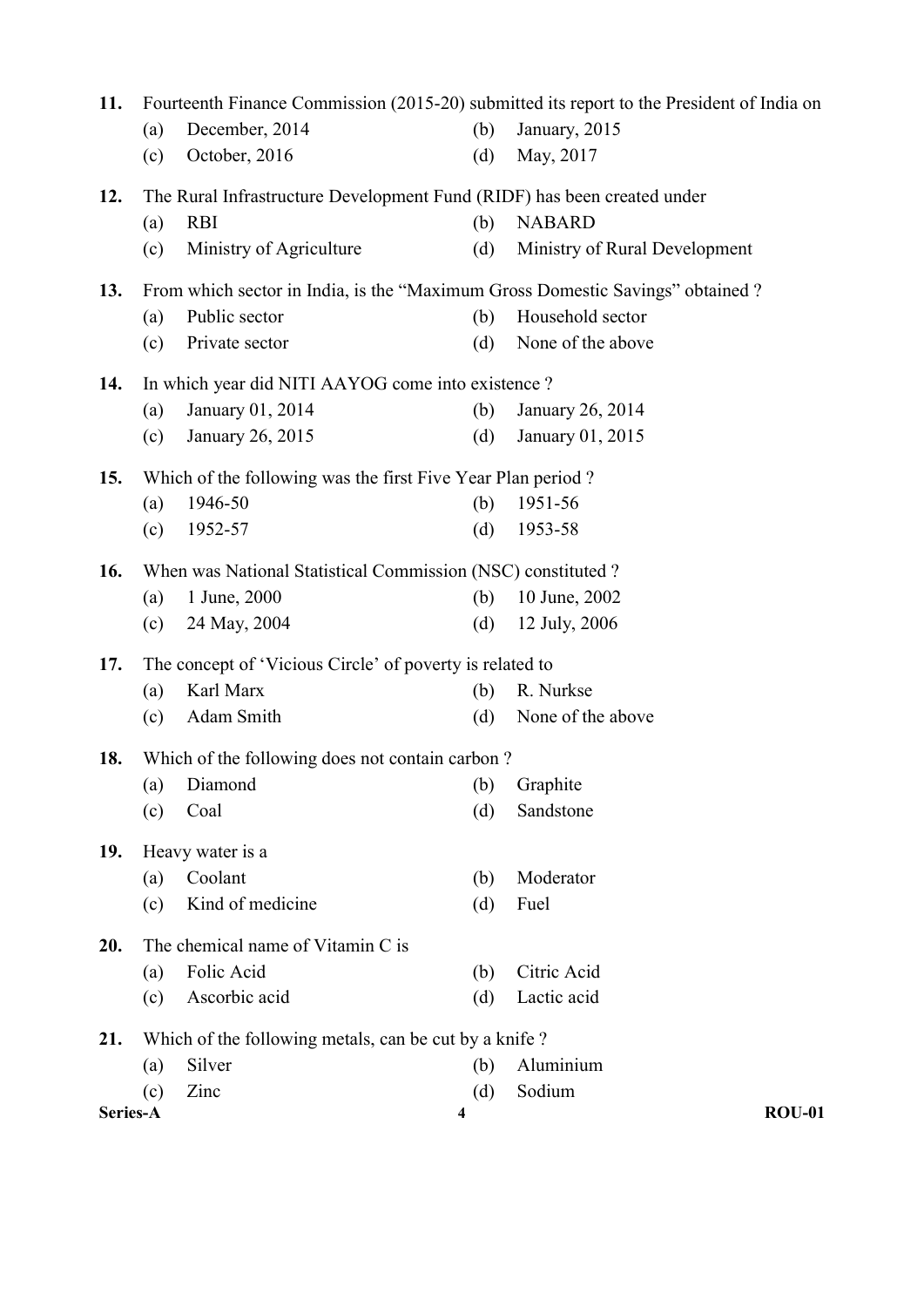| 12.           | आर.बी.आई<br>(a)                                                       | ग्रामीण अवस्थापना विकास कोष का सृजन किसके अधीन किया गया है ?      | (b)        | नाबार्ड                                                    |          |
|---------------|-----------------------------------------------------------------------|-------------------------------------------------------------------|------------|------------------------------------------------------------|----------|
|               | कृषि मंत्रालय<br>(c)                                                  |                                                                   | (d)        | ग्रामीण विकास मंत्रालय                                     |          |
| 13.           |                                                                       | भारत में किस क्षेत्र से, "अधिकतम कुल घरेलू बचत" प्राप्त होती है ? |            |                                                            |          |
|               | सार्वजनिक क्षेत्र<br>(a)                                              |                                                                   | (b)        | घरेलू क्षेत्र                                              |          |
|               | निजी क्षेत्र<br>(c)                                                   |                                                                   |            | (d) इनमें से कोई नहीं                                      |          |
| 14.           |                                                                       | किस वर्ष नीति आयोग अस्तित्व में आया ?                             |            |                                                            |          |
|               | जनवरी 01, 2014<br>(a)                                                 |                                                                   | (b)        | जनवरी 26, 2014                                             |          |
|               | (c) जनवरी 26, 2015                                                    |                                                                   | (d)        | जनवरी 01, 2015                                             |          |
| 15.           |                                                                       | निम्न में से कौन सी अवधि प्रथम पंचवर्षीय योजना की थी ?            |            |                                                            |          |
|               | 1946-50<br>(a)                                                        |                                                                   | (b)        | 1951-56                                                    |          |
|               | 1952-57<br>(c)                                                        |                                                                   | (d)        | 1953-58                                                    |          |
| 16.           |                                                                       | राष्ट्रीय सांख्यिकी आयोग की स्थापना कब हुई थी ?                   |            |                                                            |          |
|               | $1 \overline{3}$ न, 2000<br>(a)<br>$24 \overline{45}$ , $2004$<br>(c) |                                                                   | (b)<br>(d) | $10 \overline{q}$ न, $2002$<br>$12 \overline{9}$ लाई, 2006 |          |
|               |                                                                       |                                                                   |            |                                                            |          |
| 17.           | कार्ल मार्क्स<br>(a)                                                  | 'निर्धनता का दुश्चक्र' की अवधारणा सम्बंधित है –                   | (b)        | आर. नर्कसे                                                 |          |
|               | एडम स्मिथ<br>(c)                                                      |                                                                   | (d)        | उपर्युक्त में से कोई नहीं                                  |          |
| 18.           |                                                                       | निम्नलिखित में से किसमें कार्बन नहीं होता है ?                    |            |                                                            |          |
|               | हीरा<br>(a)                                                           |                                                                   | (b)        | ग्रेफाइट                                                   |          |
|               | कोयला<br>(c)                                                          |                                                                   | (d)        | बलुआ पत्थर                                                 |          |
| 19.           | भारी जल है एक :                                                       |                                                                   |            |                                                            |          |
|               | शीतलक<br>(a)                                                          |                                                                   | (b)        | मन्दक                                                      |          |
|               | (c)                                                                   | एक प्रकार की औषधि                                                 | (d)        | ईंधन                                                       |          |
| 20.           |                                                                       | विटामिन–सी का रासायनिक नाम है :                                   |            |                                                            |          |
|               | फोलिक अम्ल<br>(a)                                                     |                                                                   | (b)        | साइट्रिक अम्ल                                              |          |
|               | एस्कोर्बिक अम्ल<br>(c)                                                |                                                                   | (d)        | लैक्टिक अम्ल                                               |          |
| 21.           |                                                                       | निम्न में से, कौन सी धातु चाकू से काटी जा सकती है ?               |            |                                                            |          |
|               | चाँदी<br>(a)                                                          |                                                                   | (b)        | एल्युमिनियम                                                |          |
|               | (c)<br>जस्ता                                                          |                                                                   | (d)        | सोडियम                                                     |          |
| <b>ROU-01</b> |                                                                       |                                                                   | 5          |                                                            | Series-A |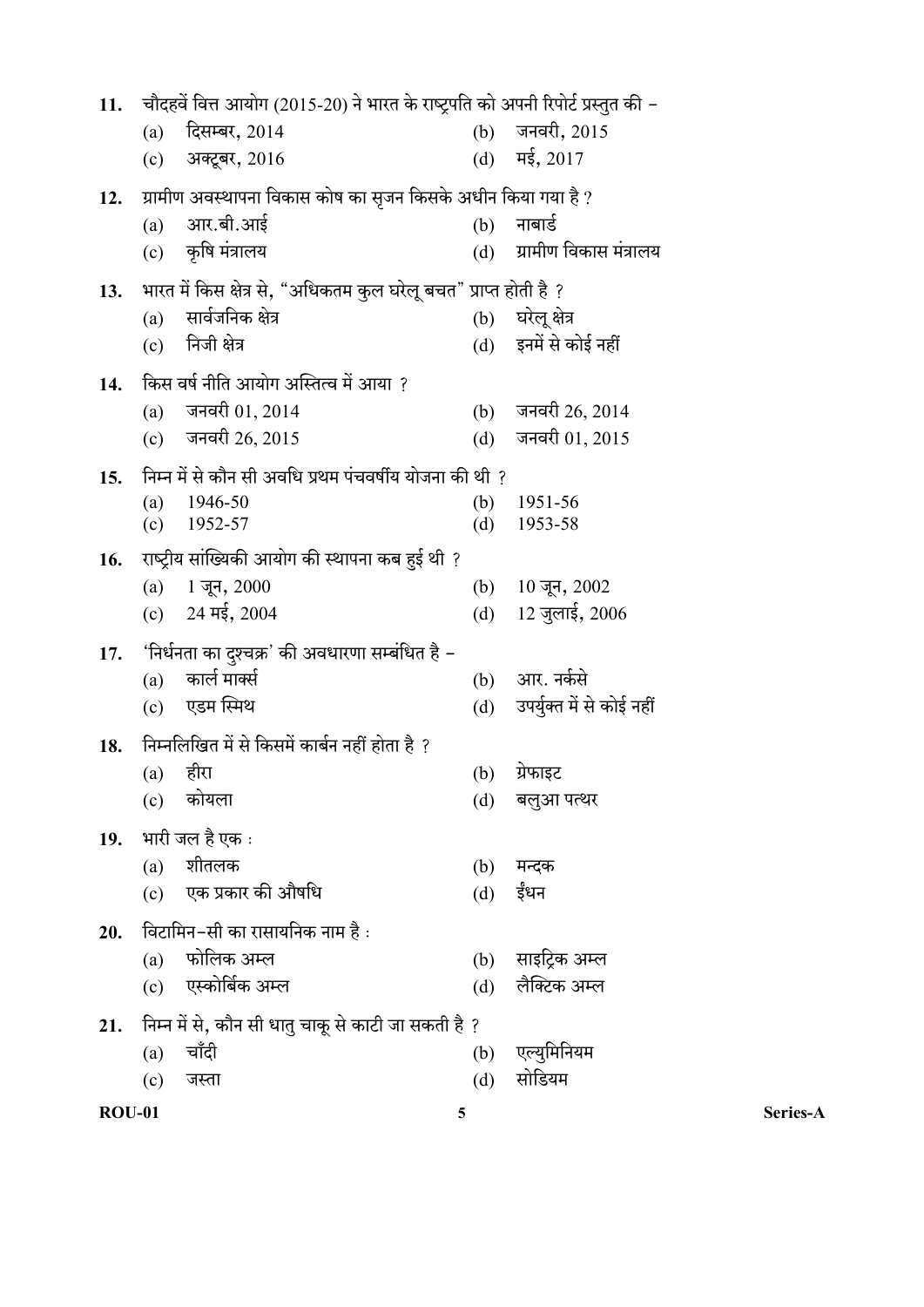| 22.      |     | "Chipko Movement' is related to                                         |     |                                                                                         |
|----------|-----|-------------------------------------------------------------------------|-----|-----------------------------------------------------------------------------------------|
|          | (a) | Project Tiger                                                           | (b) | Plant breeding                                                                          |
|          | (c) | Forest conservation                                                     | (d) | Tissue culture                                                                          |
| 23.      |     | Which of the following is a bio-technological process?                  |     |                                                                                         |
|          | (a) | Curdling of milk in the stomach                                         | (b) | Preparation of yoghurt or curd                                                          |
|          | (c) | Making of pickle                                                        | (d) | None of the above                                                                       |
| 24.      |     | Anaemia is caused due to deficiency of which of the following vitamins? |     |                                                                                         |
|          | (a) | $A_1$ and $B_2$                                                         | (b) | $B_6$ and $B_{12}$                                                                      |
|          | (c) | A and D                                                                 | (d) | E and K                                                                                 |
| 25.      |     | Elioplasts store                                                        |     |                                                                                         |
|          | (a) | <b>Starch</b>                                                           | (b) | Proteins                                                                                |
|          | (c) | Fats                                                                    | (d) | Essential amino acids                                                                   |
|          |     |                                                                         |     |                                                                                         |
| 26.      |     | Doors made of wood, swell up during rainy season due to                 |     |                                                                                         |
|          | (a) | Transpiration                                                           | (b) | Imbibition                                                                              |
|          | (c) | Exosmosis                                                               | (d) | Guttation                                                                               |
| 27.      |     | Which of the following is referred to as the "Graveyard of RBC's"?      |     |                                                                                         |
|          | (a) | Liver                                                                   | (b) | Spleen                                                                                  |
|          | (c) | <b>Bone Marrow</b>                                                      | (d) | Intestine                                                                               |
| 28.      |     | When Ice melts, its volume                                              |     |                                                                                         |
|          | (a) | decreases                                                               | (b) | increases                                                                               |
|          | (c) | decreases and then increases                                            | (d) | remains the same                                                                        |
| 29.      |     | Plants add water to the atmosphere in a process called                  |     |                                                                                         |
|          | (a) | Condensation                                                            | (b) | Precipitation                                                                           |
|          | (c) | Runoff                                                                  | (d) | Evapotranspiration                                                                      |
| 30.      |     | of that ship is;                                                        |     | Bajaj Auto has launched a motorcycle built from metal of an Indian Naval ship. The name |
|          | (a) | INS Vikramaditya                                                        | (b) | <b>INS Vikrant</b>                                                                      |
|          | (c) | <b>INS</b> Chakra                                                       | (d) | <b>INS</b> Virat                                                                        |
| 31.      |     | The tenure of RBI Governor is                                           |     |                                                                                         |
|          | (a) | 2 years                                                                 | (b) | 3 years                                                                                 |
|          | (c) | 4 years                                                                 | (d) | 5 years                                                                                 |
| Series-A |     | 6                                                                       |     | <b>ROU-01</b>                                                                           |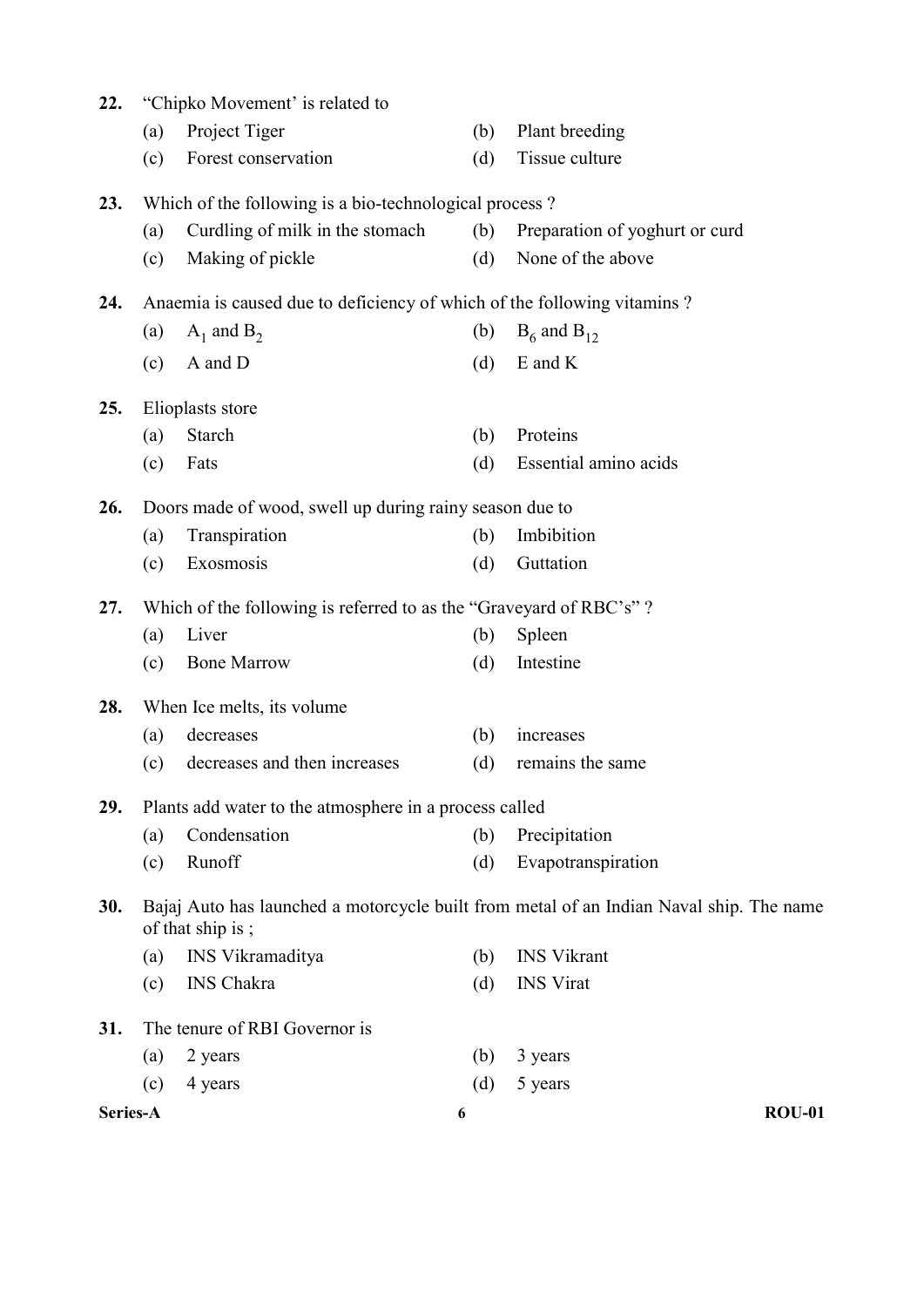| 22.           |     | "चिपको आन्दोलन" सम्बन्धित है :                                                        |     |                             |
|---------------|-----|---------------------------------------------------------------------------------------|-----|-----------------------------|
|               | (a) | प्रोजेक्ट टाइगर से                                                                    | (b) | पौध प्रजनन से               |
|               |     | (c) वन संरक्षण से                                                                     |     | (d) ऊतक संवर्धन से          |
| 23.           |     | निम्नलिखित में से कौन–सी विधि /प्रक्रिया जैव–प्रौद्योगिकी की है ?                     |     |                             |
|               | (a) | आमाशय में दूध का जमना                                                                 |     | $(b)$ दही बनाना             |
|               | (c) | अचार बनाना                                                                            |     | (d) उपरोक्त में से कोई नहीं |
| 24.           |     | अरक्तता निम्न में से किन विटामिन्स की अल्पता के कारण होती है ?                        |     |                             |
|               |     | (a) ए, एवं बी <sub>2</sub>                                                            |     | (b) बी $_6$ एवं बी $_{12}$  |
|               |     | (c) ए एवं डी                                                                          |     | (d) ई एवं के                |
| 25.           |     | इलायोप्लास्ट संगृहीत करते हैं                                                         |     |                             |
|               | (a) | स्टार्च                                                                               | (b) | प्रोटीन                     |
|               | (c) | वसा                                                                                   | (d) | आवश्यक अमीनो अम्ल           |
| 26.           |     | वर्षा ऋतु में लकड़ी से बने दरवाजों के फूलने का कारण है –                              |     |                             |
|               | (a) | वाष्पोत्सर्जन                                                                         |     | $(b)$ अन्तः शोषण            |
|               |     | (c) बहि : परासरण                                                                      | (d) | बिन्दुस्रावण                |
| 27.           |     | निम्न में से किसको "लाल रक्त कोशिकाओं की कब्रगाह" कहा जाता है ?                       |     |                             |
|               | (a) | यकृत                                                                                  | (b) | तिल्ली                      |
|               | (c) | अस्थि मज्जा                                                                           | (d) | ऑंत                         |
| 28.           |     | जब बर्फ पिघलती है तो उसका आयतन :                                                      |     |                             |
|               | (a) | घटता है ।                                                                             | (b) | बढ़ता है ।                  |
|               | (c) | पहले घटता है फिर बढ़ता है।                                                            | (d) | वही रहता है।                |
| 29.           |     | पादपों द्वारा वायुमंडल में जल परिवर्धन की प्रक्रिया कहलाती है –                       |     |                             |
|               | (a) | संघनन                                                                                 | (b) | अवक्षेपण                    |
|               | (c) | बहना                                                                                  | (d) | वाष्पोत्सर्जन               |
| 30.           |     | ं बजाज आटो ने एक भारतीय नौ–सैनिक पोत की धातु से मोटरसाइकिल बनायी है। उस पोत का नाम है |     |                             |
|               | (a) | आई.एन.एस. विक्रमादित्य                                                                |     | (b) आई.एन.एस. विक्रांत      |
|               | (c) | आई.एन.एस. चक्रा                                                                       |     | (d) आई.एन.एस. विराट         |
| 31.           |     | भारतीय रिजर्व बैंक के गवर्नर के कार्यकाल की अवधि होती है :                            |     |                             |
|               | (a) | 2 साल                                                                                 | (b) | 3 साल                       |
|               | (c) | 4 साल                                                                                 | (d) | 5 साल                       |
| <b>ROU-01</b> |     | 7                                                                                     |     | Series-A                    |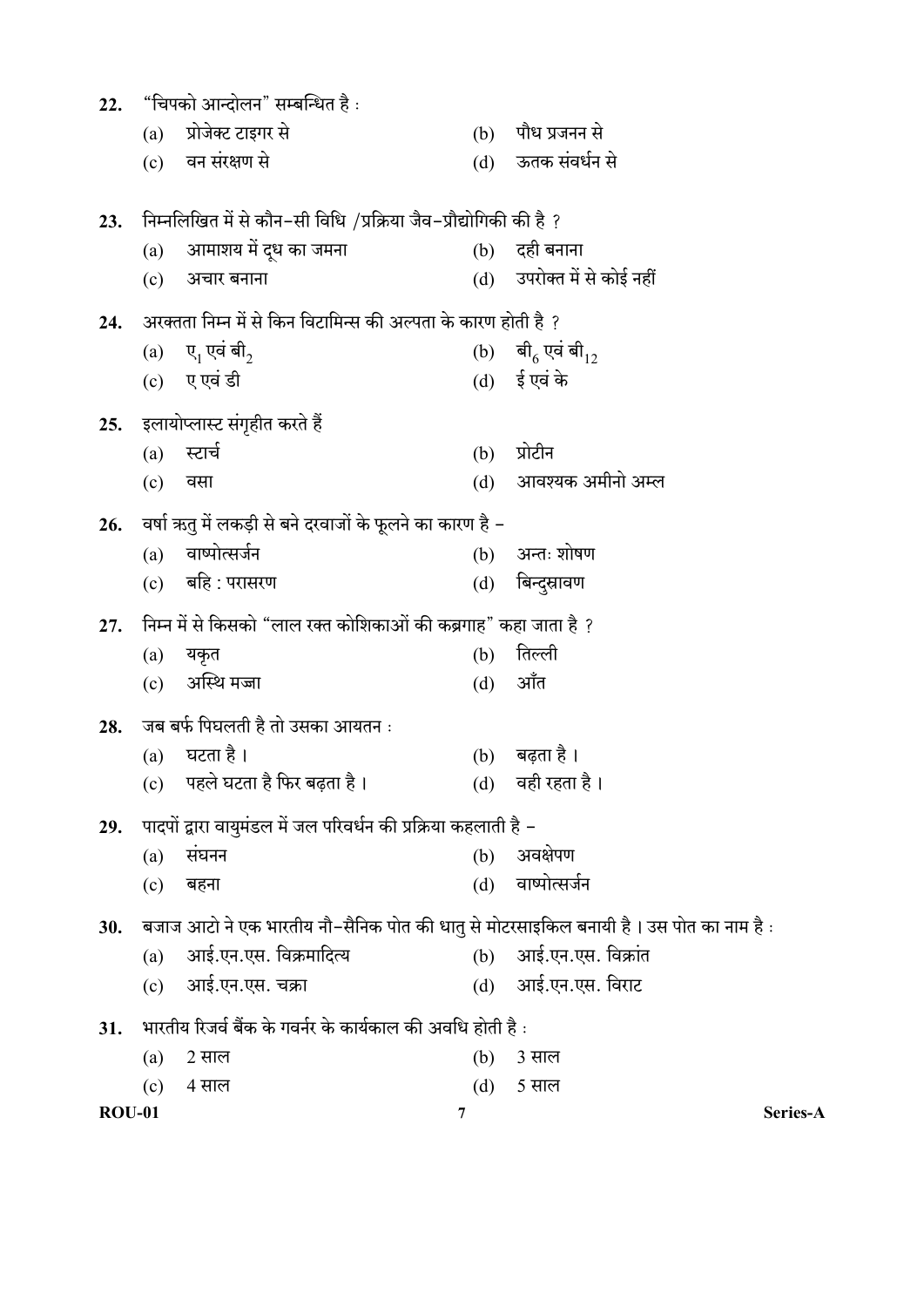| 32. |       | Chabahar Port will be jointly built by                              |     |                                                                                       |
|-----|-------|---------------------------------------------------------------------|-----|---------------------------------------------------------------------------------------|
|     | (a)   | Iran, Afghanistan, India                                            | (b) | Iraq, Afghanistan, India                                                              |
|     | (c)   | India, Pakistan, Iran                                               | (d) | Pakistan, Iraq, India                                                                 |
| 33. |       | of Yamuna at Delhi during the World Cultural Festival?              |     | Which organization was fined by the National Green Tribunal for damaging Biodiversity |
|     | (a)   | <b>Green Peace</b>                                                  | (b) | Art of Living                                                                         |
|     | (c)   | World Culture Society                                               | (d) | None of the above                                                                     |
| 34. |       | Which Team won the IPL 2016 Championship?                           |     |                                                                                       |
|     | (a)   | Kings $XI$ – Punjab                                                 | (b) | Sun Risers - Hyderabad                                                                |
|     | (c)   | Mumbai Indians                                                      | (d) | <b>Rising Pune Supergiants</b>                                                        |
| 35. |       | How many satellites were put in orbit, by ISRO, through PSLV-C-37 ? |     |                                                                                       |
|     | (a)   | 2                                                                   | (b) | 9                                                                                     |
|     | (c)   | 104                                                                 | (d) | 11                                                                                    |
| 36. |       | Which is the 29 <sup>th</sup> State of India?                       |     |                                                                                       |
|     | (a)   | Jharkhand                                                           | (b) | Uttarakhand                                                                           |
|     | (c)   | Andhra Pradesh                                                      | (d) | Telangana                                                                             |
| 37. |       | Jeev Milkha Singh is associated with which sport?                   |     |                                                                                       |
|     | (a)   | Chess                                                               | (b) | Boxing                                                                                |
|     | (c)   | Golf                                                                | (d) | Wrestling                                                                             |
| 38. | 2017? |                                                                     |     | Which of the following won the Women Single's Title of Wimbledon Tennis Tournament    |
|     | (a)   | Venus Williams                                                      | (b) | Garbine Muguruza                                                                      |
|     | (c)   | Serena Williams                                                     | (d) | Johanna Konta                                                                         |
| 39. |       | Panama Papers Scandal related to:                                   |     |                                                                                       |
|     | (a)   | <b>International Film Piracy</b>                                    | (b) | Scams by big shots                                                                    |
|     | (c)   | Copyright                                                           | (d) | Match fixing                                                                          |
| 40. |       | Which one of the following States has bi-cameral legislature?       |     |                                                                                       |
|     | (a)   | Tamil Nadu                                                          | (b) | Tripura                                                                               |
|     | (c)   | West Bengal                                                         | (d) | Bihar                                                                                 |
| 41. |       | Indian Federation closely resembles the Federation of               |     |                                                                                       |
|     | (a)   | <b>USA</b>                                                          | (b) | Australia                                                                             |
|     | (c)   | Switzerland                                                         | (d) | Canada                                                                                |
|     |       |                                                                     |     |                                                                                       |

Series-A ROU-01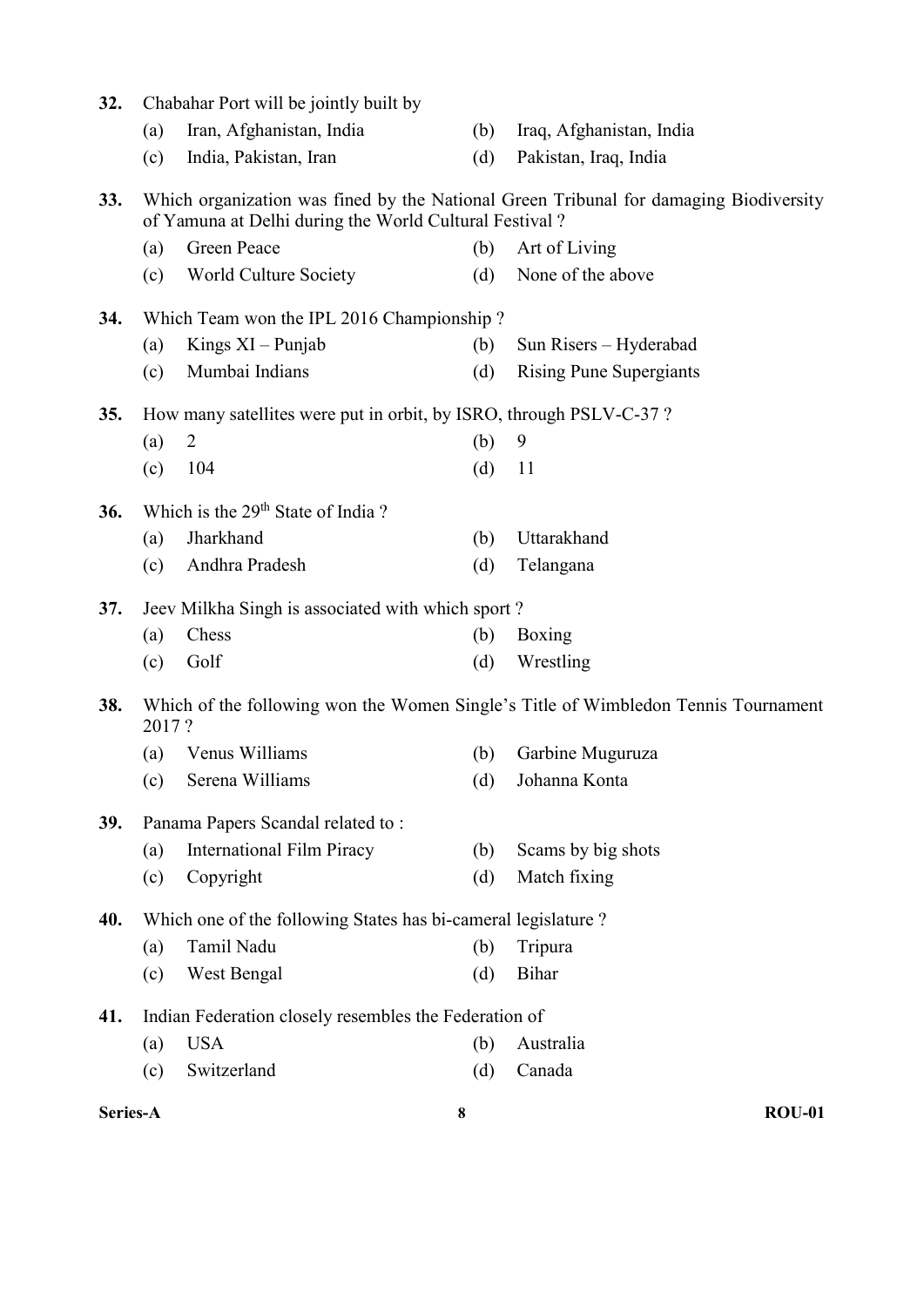| <b>ROU-01</b> |                                                               | 9                                                                                        |            | Series-A                                                                                                 |
|---------------|---------------------------------------------------------------|------------------------------------------------------------------------------------------|------------|----------------------------------------------------------------------------------------------------------|
|               | (c)                                                           | स्विट्जरलेंड                                                                             | (d)        | कनाडा                                                                                                    |
|               | (a)                                                           | संयुक्त राज्य अमेरिका                                                                    | (b)        | ऑस्ट्रेलिया                                                                                              |
| 41.           |                                                               | भारतीय संघ कौन से देश के संघ के सदृश है ?                                                |            |                                                                                                          |
|               | (c)                                                           | पश्चिम बंगाल                                                                             | (d)        | बिहार                                                                                                    |
|               | (a)                                                           | तमिलनाडु                                                                                 | (b)        | त्रिपुरा                                                                                                 |
| 40.           |                                                               | निम्नलिखित राज्यों में किस राज्य की विधान–मण्डल द्विसदनीय है ?                           |            |                                                                                                          |
|               | (c)                                                           | प्रतिलिप्याधिकार से                                                                      | (d)        | मैच फिक्सिंग से                                                                                          |
|               | (a)                                                           | अंतर्राष्ट्रीय फिल्म पायरेसी से                                                          | (b)        | बड़ी हस्तियों के घोटालों से                                                                              |
| 39.           |                                                               | पनामा पेपर्स स्कैंडल का संबंध है :                                                       |            |                                                                                                          |
|               | (c)                                                           |                                                                                          |            |                                                                                                          |
|               | (a)                                                           | वीनस विलियम्स<br>सेरेना विलियम्स                                                         | (b)        | गारबीन मुगुरुज़ा<br>(d) जोहाना कोन्टा                                                                    |
| 38.           |                                                               | निम्न में से किसने 2017 की विम्बलडन टेनिस–खेल प्रतियोगिता में, महिला एकल का खिताब जीता ? |            |                                                                                                          |
|               |                                                               |                                                                                          |            |                                                                                                          |
|               | (a)<br>(c)                                                    | गोल्फ                                                                                    | (b)<br>(d) | कुश्ती                                                                                                   |
| 37.           |                                                               | जीव मिल्खा सिंह किस खेल से जुड़े हैं ?<br>शतरंज                                          |            | मुक्केबाजी                                                                                               |
|               |                                                               |                                                                                          |            |                                                                                                          |
|               | (c)                                                           | आंध्र प्रदेश                                                                             | (d)        | तेलंगाना                                                                                                 |
|               | (a)                                                           | झारखंड                                                                                   | (b)        | उत्तराखंड                                                                                                |
| 36.           |                                                               | भारत का उन्तीसवाँ राज्य कौन सा है ?                                                      |            |                                                                                                          |
|               | $\overline{2}$<br>(a)<br>(c)                                  | 104                                                                                      | (b)<br>(d) | 9<br>11                                                                                                  |
| 35.           |                                                               | इसरो ने, पी.एस.एल.वी. – C-37 के द्वारा, कितने उपग्रहों को कक्षा में स्थापित किया है ?    |            |                                                                                                          |
|               |                                                               |                                                                                          |            |                                                                                                          |
|               |                                                               | (c) मुम्बई इण्डियंस                                                                      |            | (d) राइज़िंग पुणे सुपरजायंट्स                                                                            |
| 34.           | (a)                                                           | आई.पी.एल. 2016 की ट्रॉफी किस टीम ने जीती थी ?<br>किंग्स $XI-$ पंजाब                      |            | (b) सन राइज़र्स – हैदराबाद                                                                               |
|               |                                                               |                                                                                          |            |                                                                                                          |
|               |                                                               | (c) विश्व संस्कृति समाज                                                                  |            | (d) इनमें से कोई भी नहीं                                                                                 |
|               | (a)                                                           | ग्रीन पीस                                                                                |            | (b) आर्ट ऑफ लिविंग                                                                                       |
| 33.           |                                                               | न्यायाधिकरण द्वारा किस संगठन पर जुर्माना लगाया गया था ?                                  |            | विश्व संस्कृति महोत्सव के दौरान दिल्ली में यमुना की जैव–विविधता को नुकसान पहुँचाने के लिए राष्ट्रीय हरित |
|               |                                                               |                                                                                          |            |                                                                                                          |
|               |                                                               | (c) भारत, पाकिस्तान, ईरान                                                                |            | (d) पाकिस्तान, इराक, भारत                                                                                |
|               | (a)                                                           | ईरान, अफगानिस्तान, भारत                                                                  |            | (b) इराक, अफगानिस्तान, भारत                                                                              |
| 32.           | चाबाहार बंदरगाह किन देशों द्वारा संयुक्त रूप से बनाया जाएगा ? |                                                                                          |            |                                                                                                          |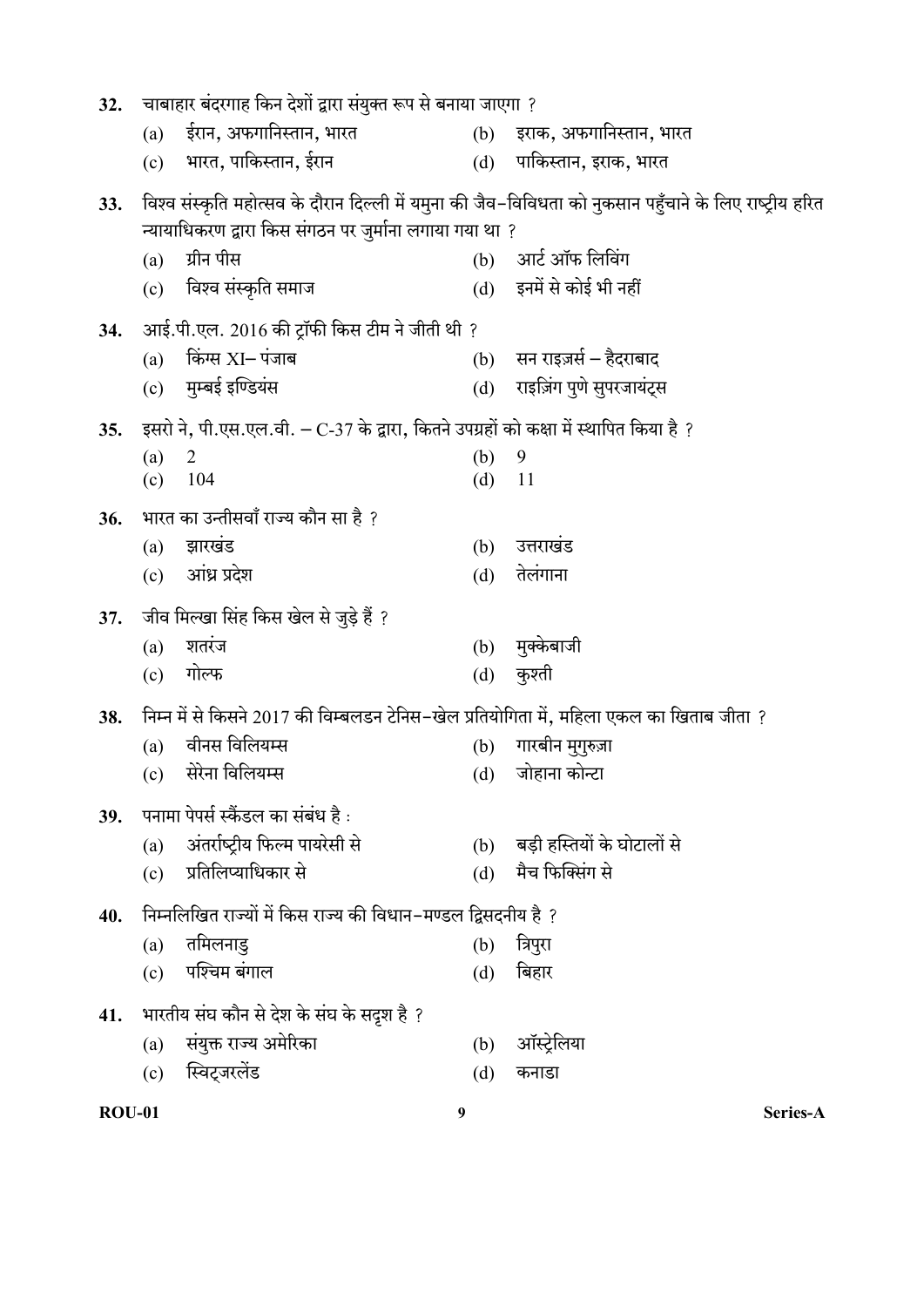| 42.      |     | 93 <sup>rd</sup> Amendment of the Constitution deals with      |     |                                                                                             |  |  |
|----------|-----|----------------------------------------------------------------|-----|---------------------------------------------------------------------------------------------|--|--|
|          | (a) | Panchayati Raj Institutions                                    |     |                                                                                             |  |  |
|          | (b) | <b>Fundamental Duties</b>                                      |     |                                                                                             |  |  |
|          | (c) | North-Eastern States of India                                  |     |                                                                                             |  |  |
|          | (d) | Reservation of OBC's in educational Institutions               |     |                                                                                             |  |  |
| 43.      |     | Political parties in India are recognised by                   |     |                                                                                             |  |  |
|          | (a) | <b>Central Government</b>                                      | (b) | <b>State Government</b>                                                                     |  |  |
|          | (c) | Supreme Court of India                                         | (d) | Election Commission of India                                                                |  |  |
| 44.      |     | Right to Information Act in India was passed in                |     |                                                                                             |  |  |
|          | (a) | 2004                                                           | (b) | 1999                                                                                        |  |  |
|          | (c) | 2005                                                           | (d) | 2009                                                                                        |  |  |
| 45.      |     | Total number of Union Territories in India is                  |     |                                                                                             |  |  |
|          | (a) | 5                                                              | (b) | 6                                                                                           |  |  |
|          | (c) | 7                                                              | (d) | 8                                                                                           |  |  |
| 46.      |     | The Election Commission of India is                            |     |                                                                                             |  |  |
|          | (a) | Legal Institution                                              | (b) | Administrative Institution                                                                  |  |  |
|          | (c) | <b>Statutory Institution</b>                                   | (d) | Constitutional Institution                                                                  |  |  |
| 47.      |     | President of India?                                            |     | How many members of Anglo-Indian community are nominated to Lok Sabha by the                |  |  |
|          | (a) | 12                                                             | (b) | 8                                                                                           |  |  |
|          | (c) | $\overline{4}$                                                 | (d) | $\overline{2}$                                                                              |  |  |
| 48.      |     | Pro-tem Speaker of Lok Sabha is appointed by                   |     |                                                                                             |  |  |
|          |     | (a) President of India                                         |     | (b) Vice-President of India                                                                 |  |  |
|          | (c) | Prime Minister of India                                        | (d) | Chief Justice of India                                                                      |  |  |
| 49.      |     | during the absence of president and the Vice-president?        |     | Under Article 70 of the Constitution of India, who will officiate as the President of India |  |  |
|          | (a) | Speaker of the Lok Sabha                                       | (b) | Prime Minister of India                                                                     |  |  |
|          | (c) | Chief Election Commissioner of India(d) Chief Justice of India |     |                                                                                             |  |  |
| 50.      |     | The official language of the Supreme Court of India is         |     |                                                                                             |  |  |
|          | (a) | Hindi-Devnagri                                                 |     |                                                                                             |  |  |
|          | (b) | Urdu/Persian                                                   |     |                                                                                             |  |  |
|          | (c) | English                                                        |     |                                                                                             |  |  |
|          | (d) | 18 Languages listed in the Constitution of India               |     |                                                                                             |  |  |
| Series-A |     |                                                                | 10  | <b>ROU-01</b>                                                                               |  |  |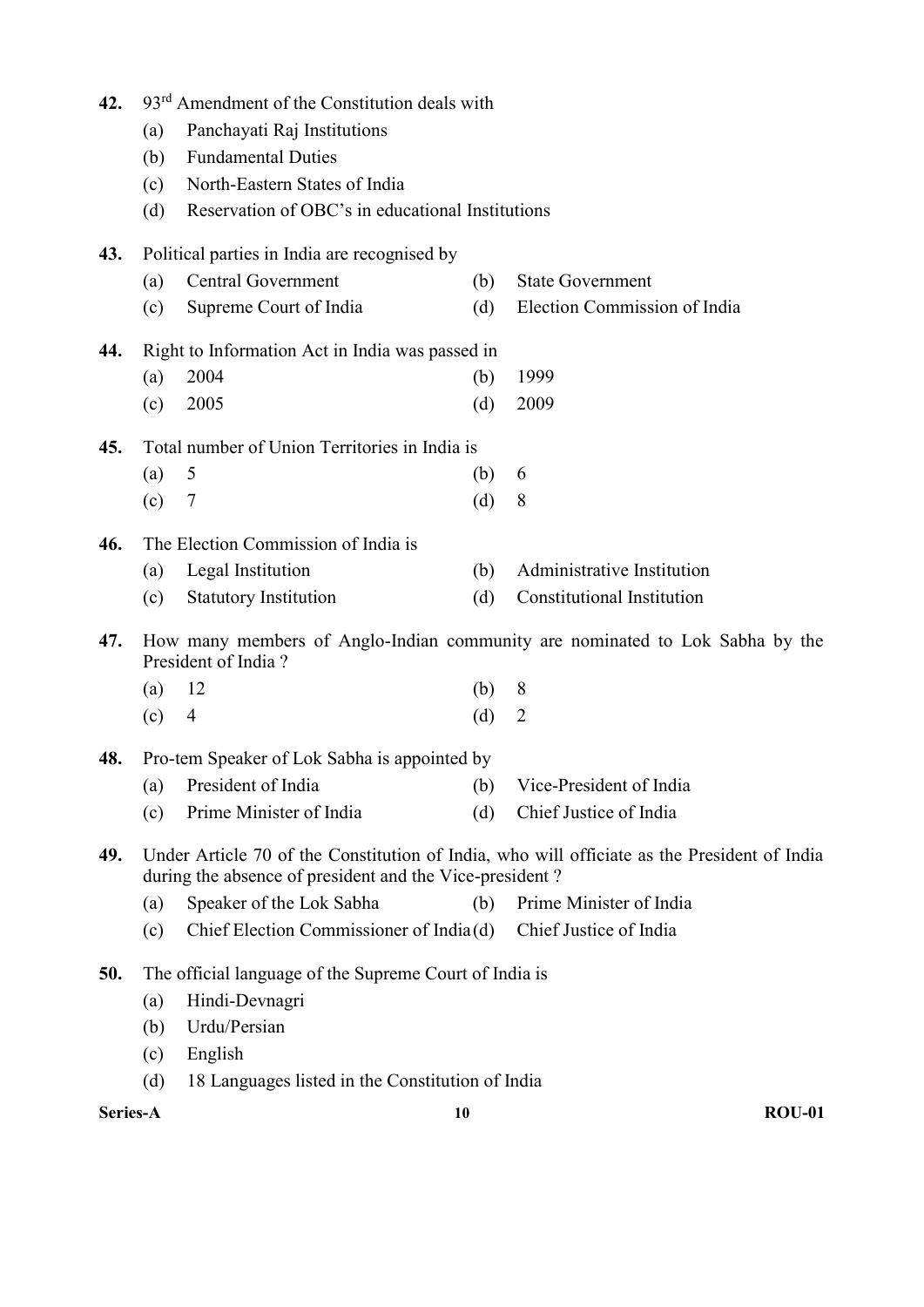| 42.           |        | 93वाँ संविधानिक संशोधन किससे संबंधित है ?                                                         |     |                                                                                                          |
|---------------|--------|---------------------------------------------------------------------------------------------------|-----|----------------------------------------------------------------------------------------------------------|
|               | (a)    | पंचायती राज संस्था से                                                                             | (b) | मौलिक कर्तव्यों से                                                                                       |
|               | (c)    | भारत के उत्तर-पूर्वी राज्यों से                                                                   | (d) | शिक्षण संस्थानों में OBC के आरक्षण से                                                                    |
| 43.           |        | भारत में राजनीतिक दलों को मान्यता दी जाती है :                                                    |     |                                                                                                          |
|               | (a)    | केन्द्र सरकार द्वारा                                                                              | (b) | राज्य सरकार द्वारा                                                                                       |
|               |        | (c) भारत के उच्चतम न्यायालय द्वारा                                                                | (d) | भारतीय निर्वाचन आयोग द्वारा                                                                              |
| 44.           |        | भारत में सूचना का अधिकार किस वर्ष में पारित किया गया ?                                            |     |                                                                                                          |
|               | (a)    | $2004 \hat{H}$                                                                                    | (b) | $1999 \hat{q}$                                                                                           |
|               | (c)    | $2005 \,\mathfrak{\vec{H}}$                                                                       | (d) | $2009 \hat{q}$                                                                                           |
| 45.           |        | भारत में केन्द्र शासित प्रदेशों की कुल संख्या है :                                                |     |                                                                                                          |
|               | (a)    | 5                                                                                                 | (b) | 6                                                                                                        |
|               | (c)    | 7                                                                                                 | (d) | 8                                                                                                        |
| 46.           |        | भारत का निर्वाचन आयोग है                                                                          |     |                                                                                                          |
|               | (a)    | विधिक संस्था                                                                                      | (b) | प्रशासनिक संस्था                                                                                         |
|               | (c)    | अधिनियमित संस्था                                                                                  | (d) | संवैधानिक संस्था                                                                                         |
| 47.           |        | लोक सभा में भारत के राष्ट्रपति द्वारा ऍंग्लो–इण्डियन समुदाय के कितने सदस्य मनोनीत किये जाते हैं ? |     |                                                                                                          |
|               | (a)    | 12                                                                                                | (b) | 8                                                                                                        |
|               | (c)    | 4                                                                                                 | (d) | $\overline{2}$                                                                                           |
|               |        | 48. लोक सभा का प्रो-टेम अध्यक्ष नियुक्त किया जाता है :–                                           |     |                                                                                                          |
|               | (a)    | भारत के राष्ट्रपति द्वारा                                                                         | (b) | भारत के उप-राष्ट्रपति द्वारा                                                                             |
|               | (c)    | भारत के प्रधानमंत्री द्वारा                                                                       | (d) | भारत के मुख्य न्यायाधीश द्वारा                                                                           |
| 49.           | होगा ? |                                                                                                   |     | भारत के संविधान के अनुच्छेद 70 के अन्तर्गत राष्ट्रपति एवं उप–राष्ट्रपति की अनुपस्थिति में कौन राष्ट्रपति |
|               | (a)    | लोक सभा अध्यक्ष                                                                                   | (b) | भारत के प्रधानमंत्री                                                                                     |
|               | (c)    | भारत के मुख्य निर्वाचन आयुक्त                                                                     | (d) | भारत के मुख्य न्यायाधीश                                                                                  |
| 50.           |        | भारत के सर्वोच्च न्यायालय की अधिकारिक भाषा है                                                     |     |                                                                                                          |
|               | (a)    | हिन्दी-देवनागरी                                                                                   | (b) | उर्दू / पारसी                                                                                            |
|               | (c)    | अंग्रेजी                                                                                          | (d) | भारत के संविधान में वर्णित 18 भाषाएँ                                                                     |
| <b>ROU-01</b> |        |                                                                                                   | 11  | Series-A                                                                                                 |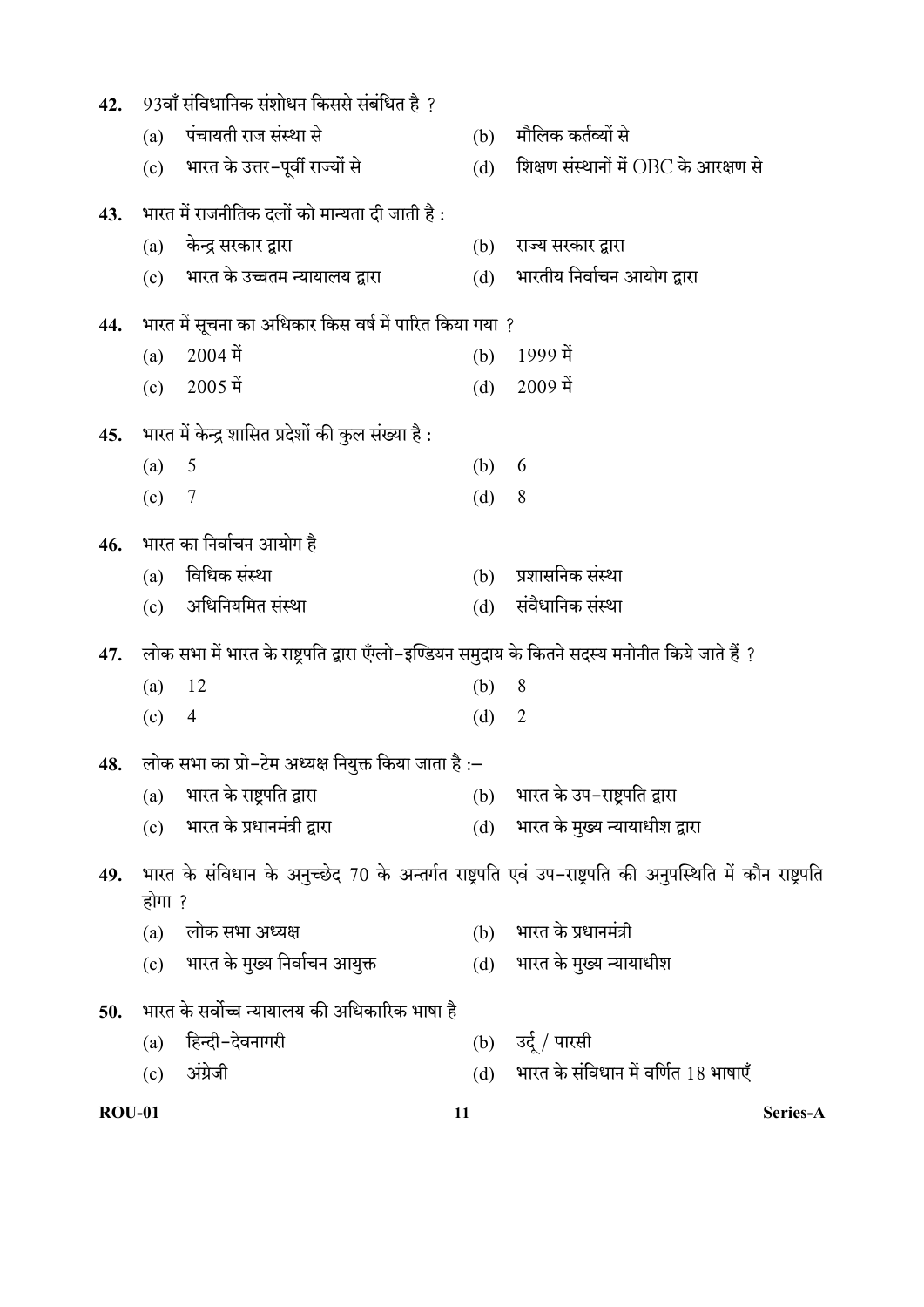| 51.      | Constituted in 2005?                                                                    |     | Under whose Chairmanship, was the Second Administrative Reforms Commission               |
|----------|-----------------------------------------------------------------------------------------|-----|------------------------------------------------------------------------------------------|
|          | Y.V. Reddy<br>(a)                                                                       | (b) | V. Moily                                                                                 |
|          | Manmohan Singh<br>(c)                                                                   | (d) | V. Subramanyam                                                                           |
| 52.      | 'Manodaya Kavya' was composed by                                                        |     |                                                                                          |
|          | Mansah<br>(a)                                                                           | (b) | Shambhu Prasad Bahuguna                                                                  |
|          | Medhakar<br>(c)                                                                         | (d) | Bharatkavi                                                                               |
| 53.      | Purushottam Pant was rewarded by which king?                                            |     |                                                                                          |
|          | Rudrachandra<br>(a)                                                                     | (b) | Kalyanchandra                                                                            |
|          | Lakshmi Chandra<br>(c)                                                                  | (d) | Uddhyotchandra                                                                           |
| 54.      | The Credit for establishing Bacteriological Laboratory at Mukteshwar, is given to       |     |                                                                                          |
|          | Dr. J.T. Edward<br>(a)                                                                  | (b) | Dr. Alfred Linguard                                                                      |
|          | A.W. Siltatan<br>(c)                                                                    | (d) | Prof. Robert Cock                                                                        |
| 55.      | Which of the following river-pairs do not match?                                        |     |                                                                                          |
|          | Saryu - Panar<br>(a)                                                                    | (b) | Kali – Gauri Ganga                                                                       |
|          | Vishnu Ganga – Dhauli (East)<br>(c)                                                     | (d) | Bhagirathi - Jadganga                                                                    |
| 56.      | Which of the following climatic conditions are found in the Bhabar belt of Uttarakhand? |     |                                                                                          |
|          | Alpine<br>(a)                                                                           | (b) | Sub-Tropical                                                                             |
|          | Tropical<br>(c)                                                                         | (d) | Temperate                                                                                |
| 57.      | main central thrust in Uttarakhand?                                                     |     | Which one of the following mountain ranges falls between the main boundary fault and the |
|          | Siwalik Range<br>(a)                                                                    | (b) | Lesser Himalaya                                                                          |
|          | Great Himalaya<br>(c)                                                                   | (d) | Tethys Himalaya                                                                          |
| 58.      | What was "Atta-Batta" in Uttarakhand?                                                   |     |                                                                                          |
|          | Social belief<br>(a)                                                                    | (b) | Marriage System                                                                          |
|          | Ritual<br>(c)                                                                           | (d) | Religious Festival                                                                       |
| 59.      | In which fair of Uttarakhand does the tradition of killing fish exist?                  |     |                                                                                          |
|          | Maun fair<br>$\left( \text{a}\right)$                                                   | (b) | Chaiti fair                                                                              |
|          | Gendi fair<br>(c)                                                                       | (d) | Syaldey Bikhoti fair                                                                     |
| 60.      | What is 'Chaufula'?                                                                     |     |                                                                                          |
|          | Tehasil<br>(a)                                                                          | (b) | Folk instrument                                                                          |
|          | Dance<br>(c)                                                                            | (d) | Holy place                                                                               |
| 61.      | According to 2011 census, in Uttarakhand State which district had lowest literacy rate? |     |                                                                                          |
|          | Uttarkashi<br>(a)                                                                       | (b) | Tehri-Garhwal                                                                            |
|          | Haridwar<br>(c)                                                                         | (d) | <b>Udham Singh Nagar</b>                                                                 |
| Series-A |                                                                                         | 12  | <b>ROU-01</b>                                                                            |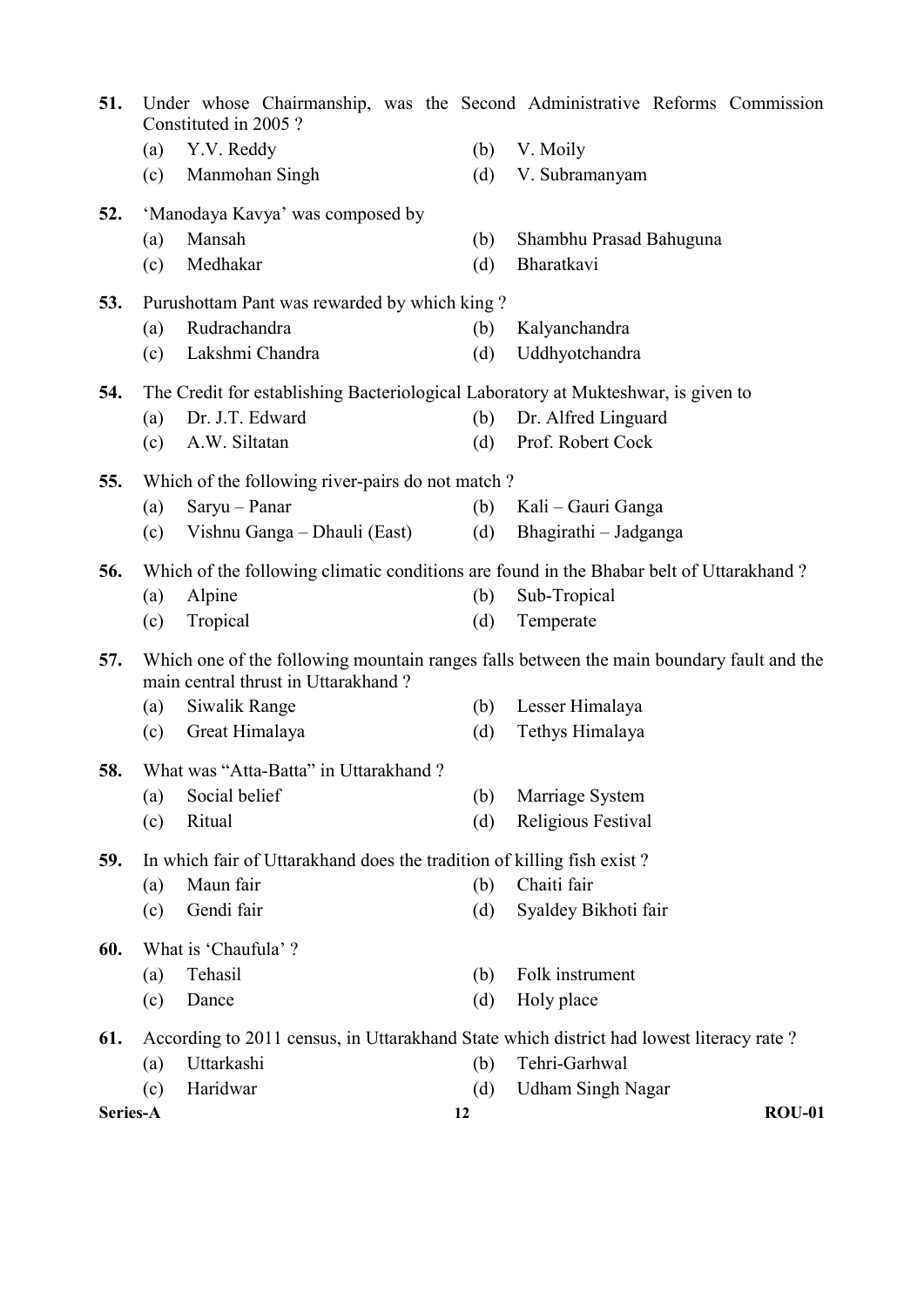| 51.           | वर्ष 2005 में, द्वितीय प्रशासनिक सुधार आयोग, किसकी अध्यक्षता में बनाया गया था ?                                     |     |                                     |
|---------------|---------------------------------------------------------------------------------------------------------------------|-----|-------------------------------------|
|               | वाई. वी. रेड्डी<br>(a)                                                                                              | (b) | वी. मोइली                           |
|               | मनमोहन सिंह<br>(c)                                                                                                  | (d) | वी. सुब्रमण्यम                      |
| 52.           | 'मानोदय काव्य' की रचना की थी                                                                                        |     |                                     |
|               | मानसह<br>(a)                                                                                                        | (b) | शंभुप्रसाद बहुगुणा                  |
|               | मेधाकर<br>(c)                                                                                                       | (d) | भरतकवि                              |
| 53.           | पुरुषोत्तम पन्त को किस राजा द्वारा पुरस्कृत किया गया था ?                                                           |     |                                     |
|               | रुद्रचंद्र<br>(a)                                                                                                   | (b) | कल्याणचन्द्र                        |
|               | लक्ष्मीचन्द्र<br>(c)                                                                                                | (d) | उद्योतचन्द्र                        |
| 54.           | मुक्तेश्वर में बैक्ट्रीयोलॉजिकल प्रयोगशाला की स्थापना का श्रेय दिया जाता है –                                       |     |                                     |
|               | डॉ.जे.टी.एडवर्ड को<br>(a)                                                                                           |     | (b) डॉ. एल्फ्रेड लिंगार्ड को        |
|               | ए. डब्ल्यू. सिल्टाटन को<br>(c)                                                                                      | (d) | प्रो. रॉबर्ट कॉक को                 |
| 55.           | निम्नलिखित नदी–युग्मों में से कौन सुमेलित नहीं है ?                                                                 |     |                                     |
|               | सरयू-पनार<br>(a)                                                                                                    | (b) | काली-गौरीगंगा                       |
|               | विष्णुगंगा-धौली (पूर्व)<br>(c)                                                                                      | (d) | भागीरथी-जड़गंगा                     |
| 56.           | उत्तराखण्ड में भाबर पेटी में निम्न में से किस प्रकार की जलवायु दशाएँ हैं ?                                          |     |                                     |
|               | अल्पाइन<br>(a)                                                                                                      | (b) | उपोष्ण                              |
|               | उष्ण<br>(c)                                                                                                         | (d) | शीतोष्ण                             |
|               |                                                                                                                     |     |                                     |
| 57.           | उत्तराखण्ड में निम्नलिखित में से कौन सी पर्वत श्रेणी मुख्य सीमान्त भ्रंश और मुख्य मध्यवर्ती भ्रंश के बीच स्थित है ? |     |                                     |
|               | शिवालिक श्रेणी<br>(a)                                                                                               | (b) | लघु हिमालय                          |
|               | महान हिमालय<br>(c)                                                                                                  | (d) | टेथिज हिमालय                        |
| 58.           | उत्तराखण्ड में 'अट्टा-बट्टा' क्या था ?                                                                              |     |                                     |
|               | सामाजिक विश्वास<br>(a)                                                                                              | (b) | विवाह व्यवस्था                      |
|               | (c)<br>सस्कार                                                                                                       | (d) | धार्मिक उत्सव                       |
| 59.           | उत्तराखण्ड के किस मेले में मछली मारने की परम्परा है ?                                                               |     |                                     |
|               | मौण मेला<br>(a)                                                                                                     | (b) | चैती मेला                           |
|               | गेंदी मेला<br>(c)                                                                                                   | (d) | स्यालदे-बिखौती मेला                 |
| 60.           | 'चौफुला' क्या है ?                                                                                                  |     |                                     |
|               | तहसील<br>(a)                                                                                                        | (b) | लोक वाद्य                           |
|               | (c)<br>नृत्य                                                                                                        | (d) | पवित्र स्थल                         |
|               |                                                                                                                     |     |                                     |
| 61.           | वर्ष 2011 की जनगणना के अनुसार, उतराखण्ड राज्य में न्यूनतम साक्षरता दर किस जिले में थी ?<br>उत्तरकाशी में            |     |                                     |
|               | (a)                                                                                                                 | (b) | टिहरी गढ़वाल में<br>ऊधमसिंह नगर में |
|               | हरिद्वार में<br>(c)                                                                                                 | (d) |                                     |
| <b>ROU-01</b> |                                                                                                                     | 13  | Series-A                            |
|               |                                                                                                                     |     |                                     |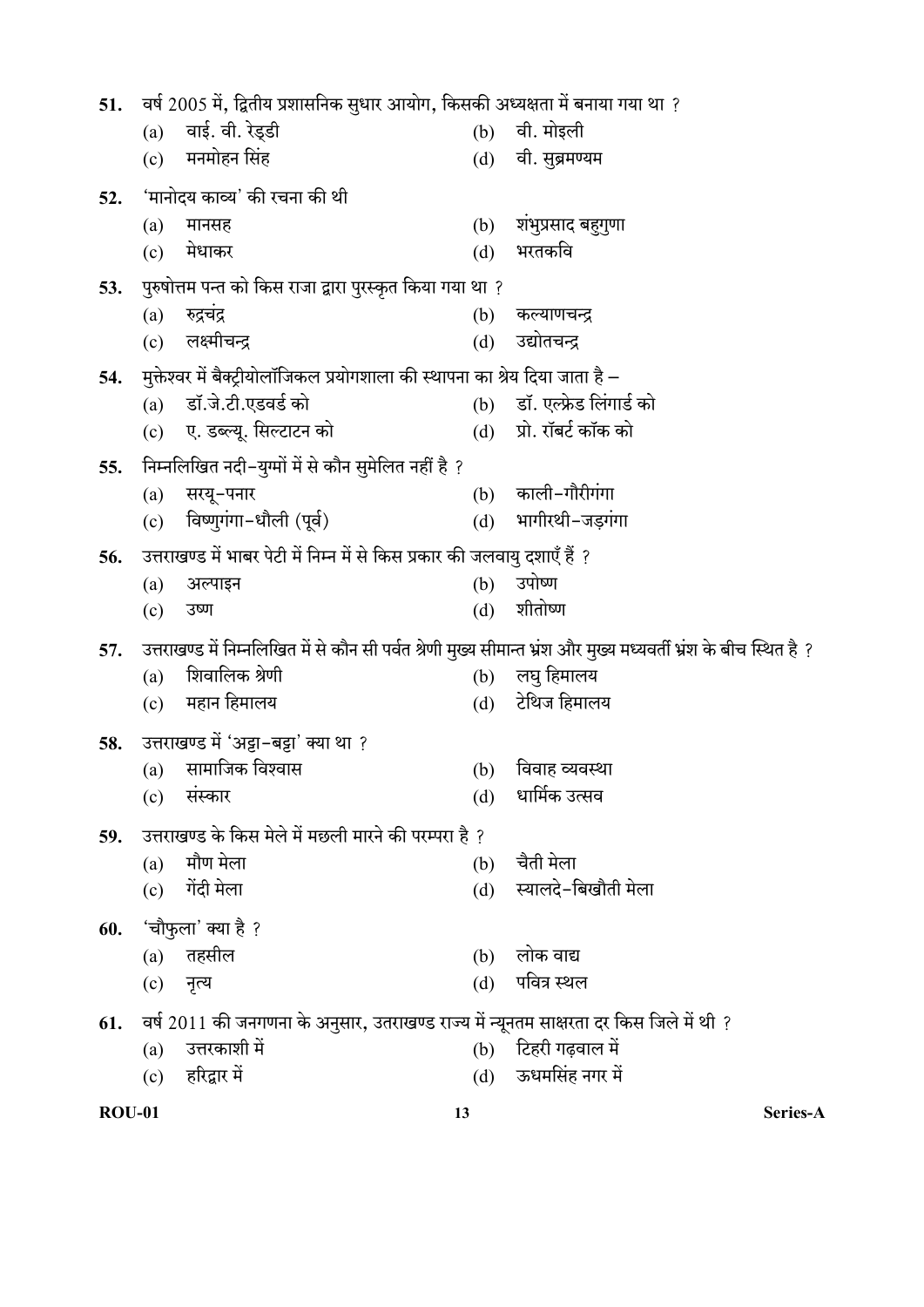| 62.      | According to Census 2011, the sex-ratio of Uttarakhand state is |                                                                          |     |                                                                                      |
|----------|-----------------------------------------------------------------|--------------------------------------------------------------------------|-----|--------------------------------------------------------------------------------------|
|          | (a)                                                             | 932                                                                      | (b) | 951                                                                                  |
|          | (c)                                                             | 956                                                                      | (d) | 963                                                                                  |
| 63.      |                                                                 | Ancient name of 'Uttarkashi' was                                         |     |                                                                                      |
|          | (a)                                                             | Sudarshan Kshestra                                                       | (b) | <b>Barahat</b>                                                                       |
|          | (c)                                                             | Laksheshwar                                                              | (d) | Varnavarta                                                                           |
| 64.      |                                                                 | Where is the Headquarters of 'Garhwal Regiment' situated ?               |     |                                                                                      |
|          | (a)                                                             | Chakrata                                                                 | (b) | Ranikhet                                                                             |
|          | (c)                                                             | Dehradun                                                                 | (d) | Lansdowne                                                                            |
| 65.      |                                                                 | The founder of Karttikeyapura dynasty was                                |     |                                                                                      |
|          | (a)                                                             | Lalitsurdeva                                                             | (b) | Bhudeva                                                                              |
|          | (c)                                                             | Basantan                                                                 | (d) | Kalyanarajdev                                                                        |
| 66.      |                                                                 |                                                                          |     | Established in 1869 A.D. the First Superintendent of Kumaon Government Garden was    |
|          | (a)                                                             | Crow                                                                     | (b) | Norman Gill                                                                          |
|          | (c)                                                             | R.D. Fordam                                                              | (d) | J.G. Burns                                                                           |
| 67.      |                                                                 | Uttarakhand?                                                             |     | What is the main source of livelihood of rural population in the mountainous part of |
|          | (a)                                                             | Horticulture                                                             | (b) | Horticulture and Tourism                                                             |
|          | (c)                                                             | Agriculture and Animal Husbandary (d)                                    |     | Agriculture and Trade                                                                |
| 68.      |                                                                 | The arithmetic density of population is                                  |     |                                                                                      |
|          | (a)                                                             | Ratio between total land and total population.                           |     |                                                                                      |
|          | Ratio between total rural land and total population.<br>(b)     |                                                                          |     |                                                                                      |
|          | (c)                                                             | Ratio between total agricultural land and total rural population.        |     |                                                                                      |
|          | (d)                                                             | Ratio between total land and total rural population.                     |     |                                                                                      |
| 69.      |                                                                 | From the following, which is the Southern most point of India?           |     |                                                                                      |
|          | (a)                                                             | Indira point                                                             | (b) | Shastri point                                                                        |
|          | (c)                                                             | Modi point                                                               | (d) | Ram point                                                                            |
| 70.      |                                                                 | Height of Bhakra Nangal Dam is                                           |     |                                                                                      |
|          | (a)                                                             | 406 metres                                                               | (b) | 316 metres                                                                           |
|          | (c)                                                             | 226 metres                                                               | (d) | 186 metres                                                                           |
| 71.      |                                                                 | According to the Census of 2011, which state has the highest population? |     |                                                                                      |
|          | (a)                                                             | <b>Uttar Pradesh</b>                                                     | (b) | Bihar                                                                                |
|          | (c)                                                             | West-Bengal                                                              | (d) | Kerala                                                                               |
| Series-A |                                                                 | 14                                                                       |     | <b>ROU-01</b>                                                                        |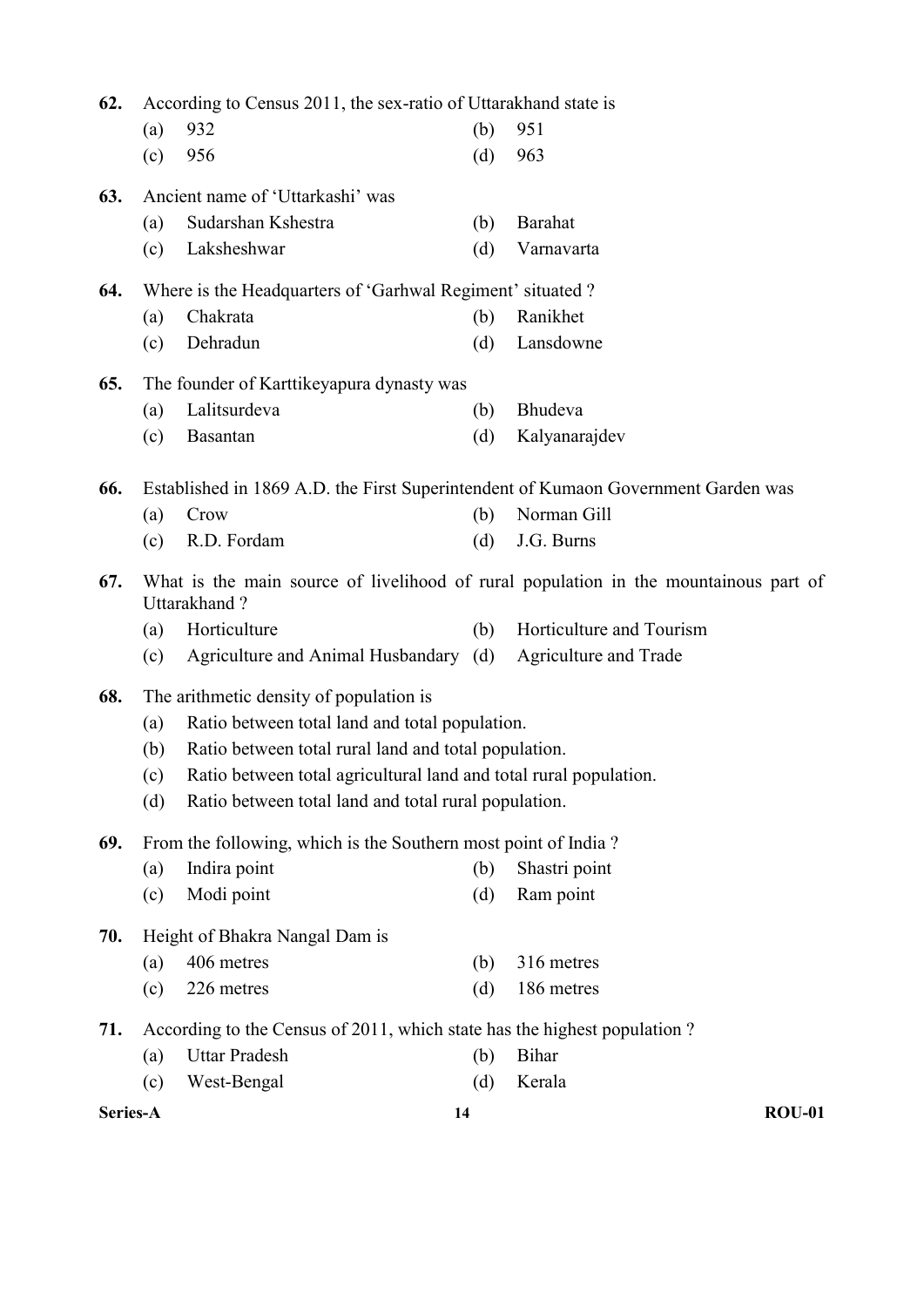| 62.           | ंवर्ष 2011 की जनगणना के अनुसार उत्तराखण्ड राज्य का लिंगानुपात है :                                                               |                                                                                       |            |                    |          |
|---------------|----------------------------------------------------------------------------------------------------------------------------------|---------------------------------------------------------------------------------------|------------|--------------------|----------|
|               | (a)                                                                                                                              | 932                                                                                   | (b)        | 951                |          |
|               | (c)                                                                                                                              | 956                                                                                   | (d)        | 963                |          |
| 63.           |                                                                                                                                  | 'उत्तरकाशी' का प्राचीन नाम था –                                                       |            |                    |          |
|               | (a)                                                                                                                              | सुदर्शन क्षेत्र                                                                       | (b)        | बाराहाट            |          |
|               | (c)                                                                                                                              | लक्षेश्वर                                                                             | (d)        | वर्णावर्त          |          |
| 64.           |                                                                                                                                  | 'गढ़वाल–रेजिमेण्ट' का मुख्यालय कहाँ स्थित है ?                                        |            |                    |          |
|               | (a)                                                                                                                              | चकराता                                                                                | (b)        | रानीखेत            |          |
|               | (c)                                                                                                                              | देहरादून                                                                              | (d)        | लैन्सडाउन          |          |
|               |                                                                                                                                  |                                                                                       |            |                    |          |
| 65.           |                                                                                                                                  | कार्तिकेयपुर वंश का संस्थापक था :                                                     |            |                    |          |
|               | (a)                                                                                                                              | ललितसूर देव                                                                           | (b)        | भूदेव              |          |
|               | (c)                                                                                                                              | बसन्तन                                                                                | (d)        | कल्याणराजदेव       |          |
| 66.           |                                                                                                                                  | 1869 ई. में स्थापित कुमाऊँ गवर्नमेंट गार्डन का प्रथम अधीक्षक था                       |            |                    |          |
|               | (a)                                                                                                                              | क्रो                                                                                  | (b)        | नॉर्मन गिल         |          |
|               | (c)                                                                                                                              | आर. डी. फोरडम                                                                         | (d)        | जे. जी. बर्न्स     |          |
| 67.           |                                                                                                                                  | उत्तराखण्ड के पर्वतीय भाग में ग्रामीण जनसंख्या की आजीविका का प्रमुख स्त्रोत क्या है ? |            |                    |          |
|               | (a)                                                                                                                              | बागवानी                                                                               | (b)        | बागवानी व पर्यटन   |          |
|               |                                                                                                                                  | (c) कृषि व पशुपालन                                                                    |            | (d) कृषि व व्यापार |          |
| 68.           |                                                                                                                                  | जनसंख्या का गणितीय घनत्व होता है :                                                    |            |                    |          |
|               | सम्पूर्ण भूमि और कुल जनसंख्या के बीच का अनुपात<br>(a)                                                                            |                                                                                       |            |                    |          |
|               | (b)                                                                                                                              | सम्पूर्ण ग्रामीण भूमि और कुल जनसंख्या के बीच का अनुपात                                |            |                    |          |
|               | सम्पूर्ण कृषि भूमि और कुल ग्रामीण जनसंख्या के बीच का अनुपात<br>(c)<br>(d) सम्पूर्ण भूमि और कुल ग्रामीण जनसंख्या के बीच का अनुपात |                                                                                       |            |                    |          |
|               |                                                                                                                                  |                                                                                       |            |                    |          |
| 69.           |                                                                                                                                  | निम्नलिखित में से कौन सा भारत का दक्षिणतम बिंदु है ?                                  |            |                    |          |
|               | (a)                                                                                                                              | इंदिरा बिंदू                                                                          | (b)        | शास्त्री बिंदू     |          |
|               | (c)                                                                                                                              | मोदी बिंदू                                                                            | (d)        | राम बिंदू          |          |
|               |                                                                                                                                  |                                                                                       |            |                    |          |
| 70.           |                                                                                                                                  | भाखड़ा नांगल बांध की ऊँचाई है –<br>406 मीटर                                           |            | 316 मीटर           |          |
|               | (a)                                                                                                                              | 226 मीटर                                                                              | (b)<br>(d) | 186 मीटर           |          |
|               | (c)                                                                                                                              |                                                                                       |            |                    |          |
| 71.           |                                                                                                                                  | जनगणना 2011 के अनुसार किस राज्य की जनसंख्या सर्वाधिक है ?                             |            |                    |          |
|               | (a)                                                                                                                              | उत्तर प्रदेश                                                                          | (b)        | बिहार              |          |
|               | (c)                                                                                                                              | पश्चिम बंगाल                                                                          | (d)        | केरल               |          |
| <b>ROU-01</b> |                                                                                                                                  |                                                                                       | 15         |                    | Series-A |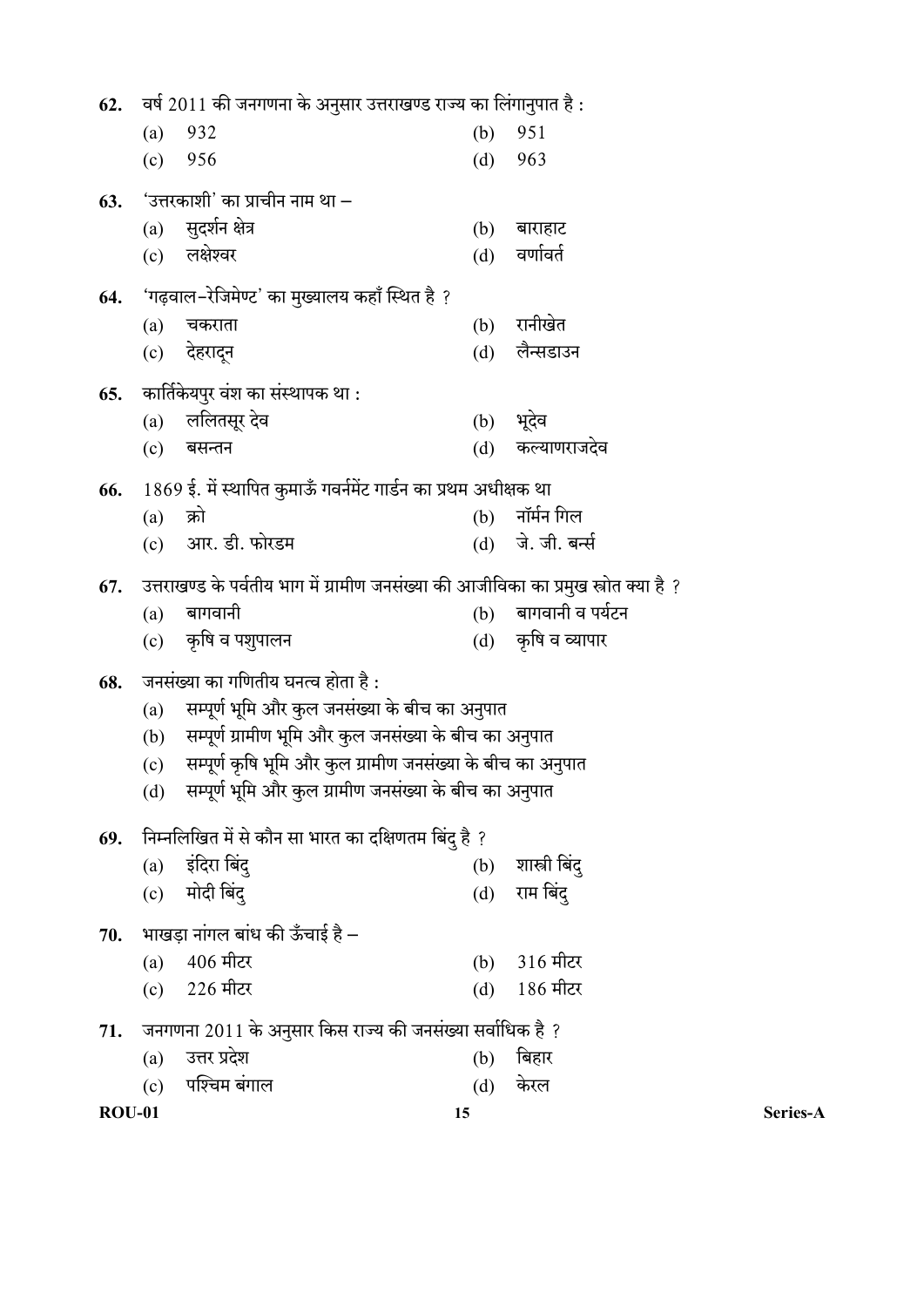| 72.      | Sunderban Delta is famous for which tree?                                      |                                                                           |     |                                       |  |  |  |  |
|----------|--------------------------------------------------------------------------------|---------------------------------------------------------------------------|-----|---------------------------------------|--|--|--|--|
|          | (a)                                                                            | Rosewood                                                                  | (b) | Sal                                   |  |  |  |  |
|          | (c)                                                                            | Sundari                                                                   | (d) | Shisham                               |  |  |  |  |
| 73.      |                                                                                | Which of the following Volcanoes occurs in the middle of a crustal plate? |     |                                       |  |  |  |  |
|          | (a)                                                                            | Mount Fujiyama                                                            | (b) | Mount St. Helens                      |  |  |  |  |
|          | (c)                                                                            | Karkotoa                                                                  | (d) | Mount Kilimanjaro                     |  |  |  |  |
| 74.      |                                                                                | Most of Earth Continuous Perma-Frost is found in                          |     |                                       |  |  |  |  |
|          | (a)                                                                            | High altitude mountainous environment                                     |     |                                       |  |  |  |  |
|          | (b)                                                                            | Antarctica                                                                |     |                                       |  |  |  |  |
|          | (c)                                                                            | North America and Siberia                                                 |     |                                       |  |  |  |  |
|          | (d)                                                                            | Greenland                                                                 |     |                                       |  |  |  |  |
| 75.      |                                                                                | The biome with the shortest growing season is                             |     |                                       |  |  |  |  |
|          | (a)                                                                            | Savana                                                                    | (b) | Taiga                                 |  |  |  |  |
|          | (c)                                                                            | Chapparal                                                                 | (d) | Tundra                                |  |  |  |  |
| 76.      | Xerophytic plants are mostly occur in                                          |                                                                           |     |                                       |  |  |  |  |
|          | (a)                                                                            | Tundra and Taiga                                                          | (b) | Midlatitude and Mediterranean forests |  |  |  |  |
|          | (c)                                                                            | Grasslands and deserts                                                    | (d) | Savanna and tropical rain forests     |  |  |  |  |
| 77.      | Which of the following biomes is most likely to be subject to desertification? |                                                                           |     |                                       |  |  |  |  |
|          | (a)                                                                            | Tropical grasslands                                                       | (b) | Midlatitude forests                   |  |  |  |  |
|          | (c)                                                                            | Mountains                                                                 | (d) | <b>Boreal</b> forests                 |  |  |  |  |
| 78.      |                                                                                | During the Summer Monsoon in South-East Asia                              |     |                                       |  |  |  |  |
|          | (a)                                                                            | Weather is usually clear and dry                                          |     |                                       |  |  |  |  |
|          |                                                                                | (b) Winds blow Southward from Central Asia                                |     |                                       |  |  |  |  |
|          | (c)                                                                            | Air flows into Asia from the Indian ocean                                 |     |                                       |  |  |  |  |
|          | (d)                                                                            | Air flows low to high pressure                                            |     |                                       |  |  |  |  |
| 79.      | Man's Impact upon permafrost includes                                          |                                                                           |     |                                       |  |  |  |  |
|          | (a)                                                                            | Increase in depth of permafrost                                           |     |                                       |  |  |  |  |
|          | (b)                                                                            | Gradual poleward shift of Permafrost zone                                 |     |                                       |  |  |  |  |
|          | (c)                                                                            | Protecting permafrost from animals                                        |     |                                       |  |  |  |  |
|          | (d)                                                                            | Inducing thermal erosion                                                  |     |                                       |  |  |  |  |
| 80.      |                                                                                | The most important plant resource of the boreal forest environment is     |     |                                       |  |  |  |  |
|          | (a)                                                                            | Wheat                                                                     | (b) | Forest products                       |  |  |  |  |
|          | (c)                                                                            | Citrus fruits                                                             | (d) | Natural rubber                        |  |  |  |  |
| Series-A |                                                                                |                                                                           | 16  | <b>ROU-01</b>                         |  |  |  |  |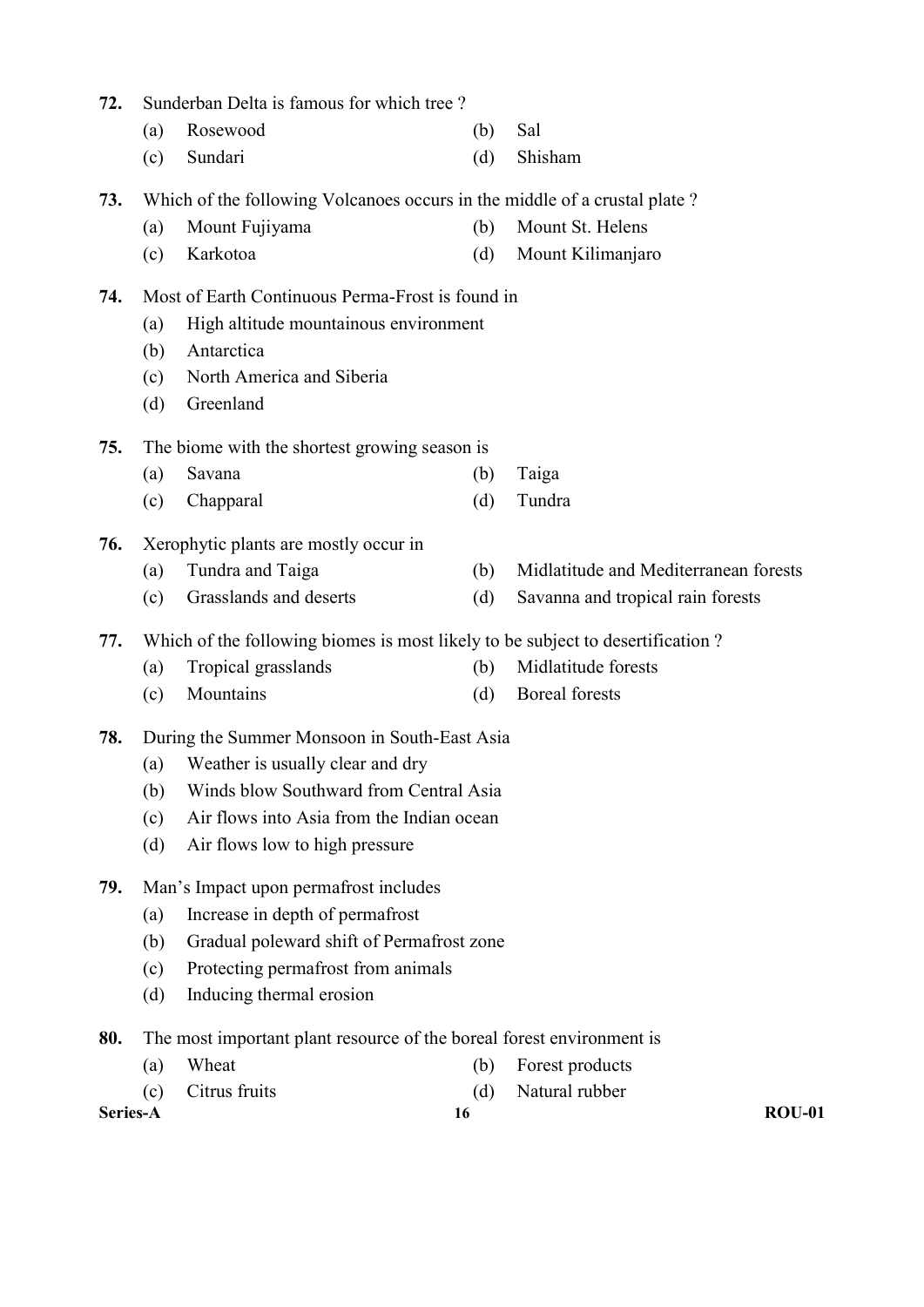- 72. सुन्दरबन डेल्टा कौन से पेड़ के लिये प्रसिद्ध है ?
	- (a) रोजवुड (b) साल
	- (c) सुन्दरी (d) शीशम

73. ?

- (a) माउंट फूजीयामा (b) माउंट सेंट-हेलन्स (c) कर्कोटोवा (d) माउंट किलीमन्जारों
- 74. पृथ्वी पर अधिकतर निरन्तर परमाफ्रास्ट पाये जाते हैं
	- (a) अत्यधिक ऊँचाई वाले पर्वतीय वातावरण में (b) अन्टार्कटिका में
	- (c) उत्तरी अमेरिका एवं साइबेरिया में (d) ग्रीनलेण्ड में
- 75. न्यूनतम वृद्धि काल वाला बायोम है
- $\qquad \qquad \text{(a)}\quad \text{R}$ सवाना $\qquad \qquad \text{(b)}\quad \text{d}\text{in}$ 
	- (c) चपारल (d) टुन्ड्रा
- 76. जैरोफाटिक वनस्पति अधिकतर पाई जाती है –<br>(a) टुन्ड्रा एवं टैगा में
	-
	- (b) मध्य अक्षांशों एवं भूमध्यसागरीय वनों में<br>(d) सवाना एवं उष्ण वर्षा वाले वनों में  $(c)$  घास के मैदान एवं मरुस्थलों में  $(d)$
- 77. निम्न में से कौन सा बायोम प्राय: मरुस्थलीकरण का कारण है ?
	- (a) उष्ण कटिबंधीय घास के मैदान (b) भूमध्यसागरीय वन
	- $\overline{c}$ ) पर्वत (d) बोरियल वन
- 78. दक्षिण-पूर्व एशिया में ग्रीष्मकालीन मानसून के दौरान
	- $(a)$  मौसम प्राय: साफ एवं शुष्क रहता है।
	- (b) हवायें मध्य एशिया से दक्षिण की ओर प्रवाहित होती हैं।
	- (c) हवायें हिन्द महासागर से एशिया महाद्वीप की ओर प्रवाहित होती हैं।
	- (d) हवायें निम्न वायु दबाव से उच्च वायु दबाव की ओर प्रवाहित होती हैं।
- 79. मानव का परमाफ्रास्ट पर प्रभाव सम्मिलित करता है
	- $(a)$  परमाफ्रास्ट की गहनता को बढाता है।
	- (b) परमाफ्रास्ट जोन का धीरे-धीरे ध्रुव की ओर खिसकना।
	- (c) परमाफ्रास्ट को जानवरों से बचाना।
	- (d) तापीय अपरदन को प्रेरित करना।
- 80. बोरियल वन पर्यावरण का, सबसे महत्वपूर्ण वनस्पति संसाधन है :–
	- $(a)$  गेहूँ  $(b)$  वन्य उत्पाद
	- (c) नींबू वंश फल (d) प्राकृतिक रबर

ROU-01 Series-A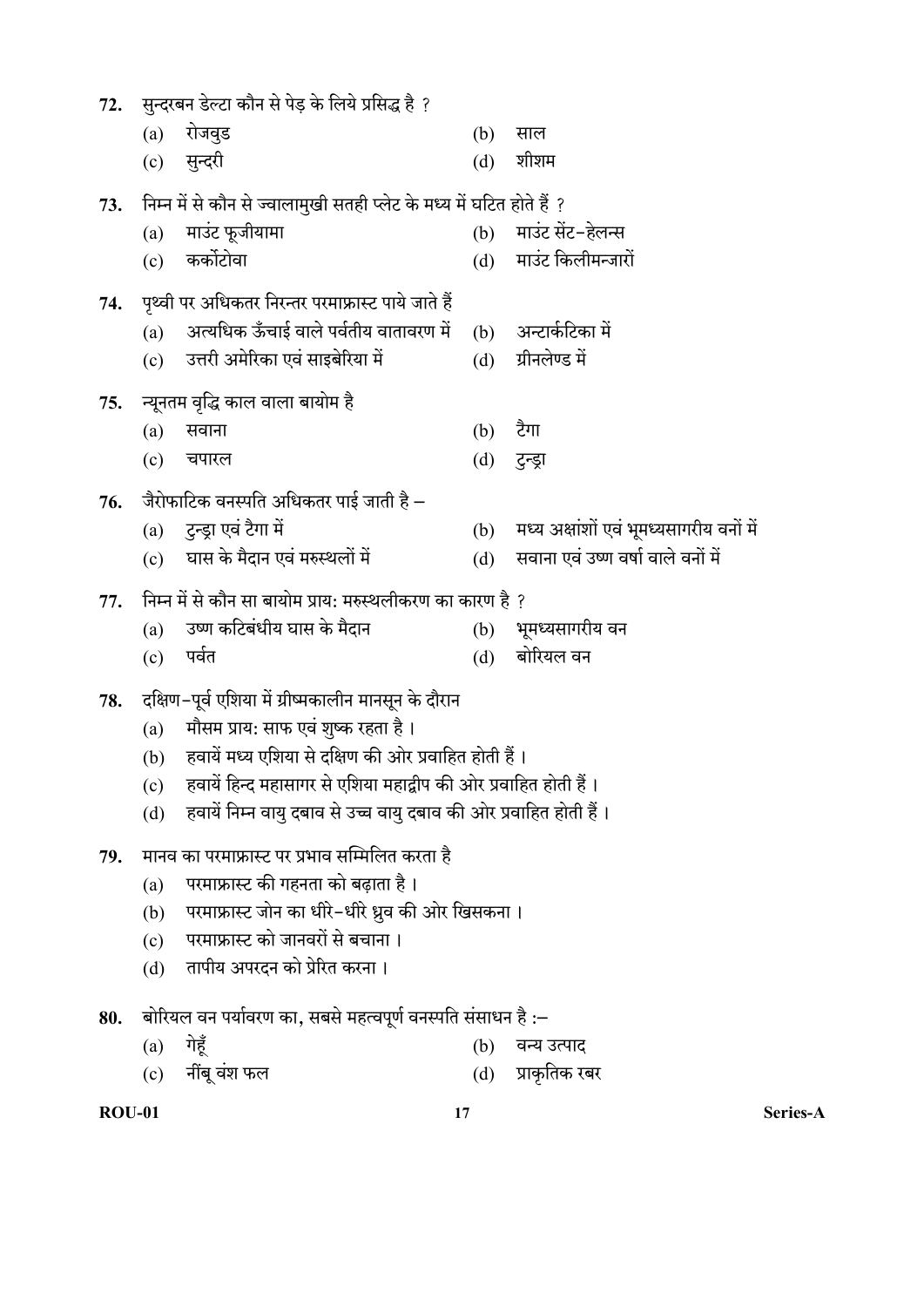| 81. |                                                                                                     | Which of the following is an example of Isostasy?                               |     |                              |  |  |
|-----|-----------------------------------------------------------------------------------------------------|---------------------------------------------------------------------------------|-----|------------------------------|--|--|
|     | (a)                                                                                                 | Formation of Andaman Islands                                                    | (b) | Formation of Rocky mountains |  |  |
|     | (c)                                                                                                 | Sinking of the Mississippi Delta                                                | (d) | The San Andreas Fault        |  |  |
| 82. | Which of the following is not a programming language?                                               |                                                                                 |     |                              |  |  |
|     | (a)                                                                                                 | <b>VB</b>                                                                       | (b) | $\mathbf C$                  |  |  |
|     | (c)                                                                                                 | Oracle                                                                          | (d) | Java                         |  |  |
| 83. |                                                                                                     | Which of the following is responsible for data transfer between Memory and ALU? |     |                              |  |  |
|     | (a)                                                                                                 | <b>ROM</b>                                                                      | (b) | Internet                     |  |  |
|     | (c)                                                                                                 | Control unit                                                                    | (d) | <b>RAM</b>                   |  |  |
| 84. |                                                                                                     | Which of the following is known as Brain of Computer?                           |     |                              |  |  |
|     | (a)                                                                                                 | Monitor                                                                         | (b) | Mouse                        |  |  |
|     | (c)                                                                                                 | Key Board                                                                       | (d) | C.P.U.                       |  |  |
| 85. |                                                                                                     | TCP stands for                                                                  |     |                              |  |  |
|     | (a)                                                                                                 | <b>Text Control Protocol</b>                                                    |     |                              |  |  |
|     | (b)                                                                                                 | <b>Transmission Control Protocol</b>                                            |     |                              |  |  |
|     | <b>Transmission Communication Protocol</b><br>(c)<br><b>Transmission Calibrated Protocol</b><br>(d) |                                                                                 |     |                              |  |  |
|     |                                                                                                     |                                                                                 |     |                              |  |  |
| 86. |                                                                                                     | .html is an example of                                                          |     |                              |  |  |
|     | (a)                                                                                                 | Domain                                                                          | (b) | Database                     |  |  |
|     | (c)                                                                                                 | Protocol                                                                        | (d) | File extension               |  |  |
| 87. | Generally www pages are developed by                                                                |                                                                                 |     |                              |  |  |
|     | (a)                                                                                                 | <b>URL</b>                                                                      | (b) | <b>HTML</b>                  |  |  |
|     | (c)                                                                                                 | <b>IRS</b>                                                                      | (d) | <b>FTP</b>                   |  |  |
| 88. |                                                                                                     | One NIBBLE is equal to bits.                                                    |     |                              |  |  |
|     | (a)                                                                                                 | $\overline{2}$                                                                  | (b) | $\overline{4}$               |  |  |
|     | (c)                                                                                                 | 6                                                                               | (d) | 8                            |  |  |
| 89. |                                                                                                     | What type of device is a ROUTER?                                                |     |                              |  |  |
|     | (a)                                                                                                 | Input                                                                           | (b) | Output                       |  |  |
|     | (c)                                                                                                 | Networking                                                                      | (d) | Telinet                      |  |  |
| 90. |                                                                                                     | <b>Computer Virus affects</b>                                                   |     |                              |  |  |
|     | (a)                                                                                                 | Software                                                                        | (b) | Hardware                     |  |  |
|     | (c)                                                                                                 | Computer language                                                               | (d) | None of the above            |  |  |
|     |                                                                                                     |                                                                                 |     |                              |  |  |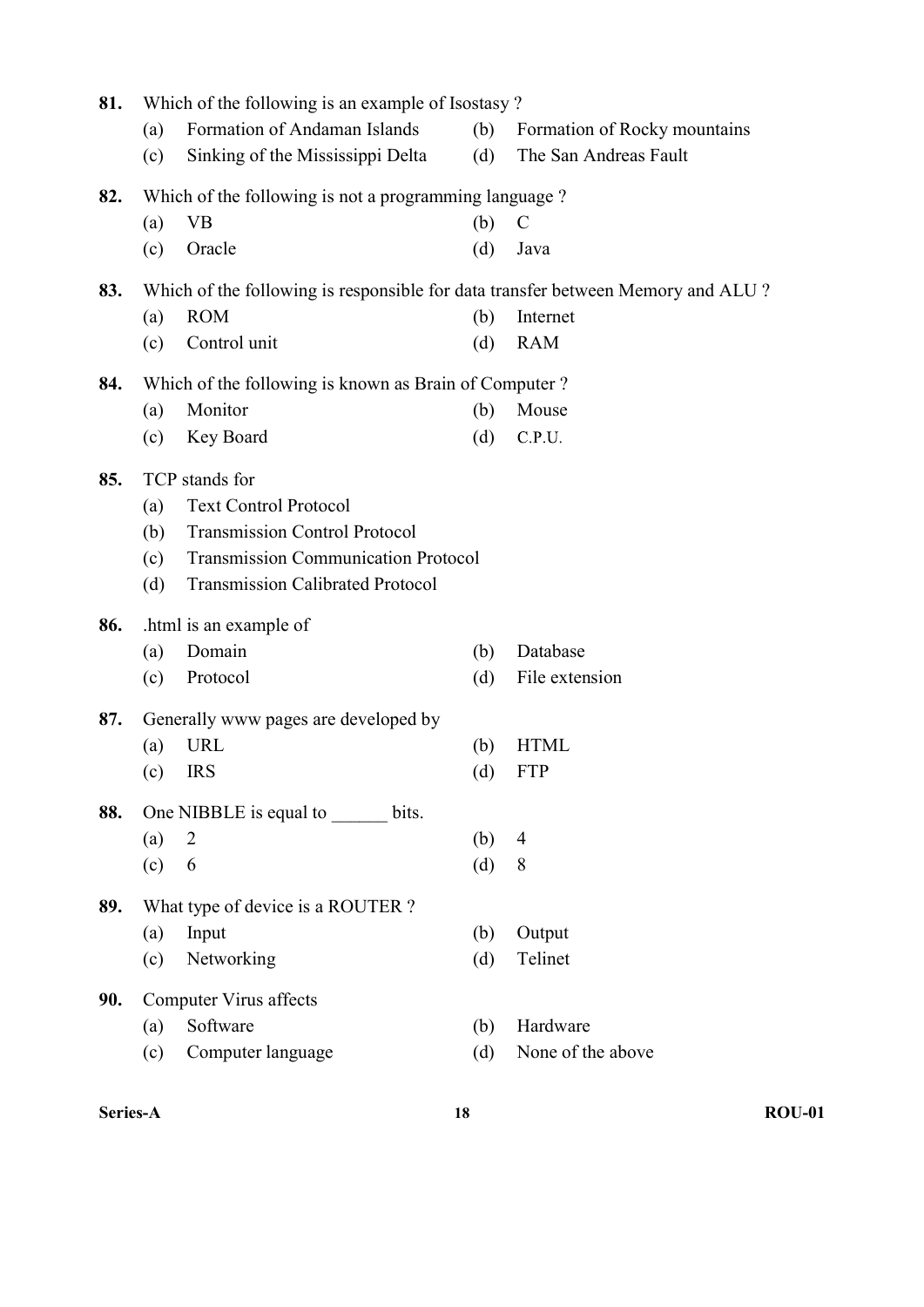| 81. | निम्न में कौन सा भूसंतुलन का उदाहरण है ?                         |     |                                  |  |  |
|-----|------------------------------------------------------------------|-----|----------------------------------|--|--|
|     | अण्डमान द्वीपसमूह का निर्माण<br>(a)                              | (b) | पथरीले पहाड़ों का निर्माण        |  |  |
|     | मिसीसीपी मुहाने का संकुचन<br>(c)                                 | (d) | सेन एण्ड्रीयास भ्रंश             |  |  |
| 82. | निम्नलिखित में से कौन एक प्रोग्रामिंग भाषा नहीं है ?             |     |                                  |  |  |
|     | वी.बी. (VB)<br>(a)                                               |     | (b) सी $(C)$                     |  |  |
|     | ओरेकल (Oracle)<br>(c)                                            | (d) | जावा (Java)                      |  |  |
| 83. | मेमोरी और ए.एल.यू. (ALU) के मध्य डाटा का अन्तरण कराती है         |     |                                  |  |  |
|     | रॉम (ROM)<br>(a)                                                 |     | (b) इंटरनेट                      |  |  |
|     | (c) कन्ट्रोल यूनिट                                               |     | (d) रैम (RAM)                    |  |  |
| 84. | निम्न में से किसे कम्प्यूटर (Computer) का मस्तिष्क कहा जाता है ? |     |                                  |  |  |
|     | मॉनीटर<br>(a)                                                    | (b) | माउस                             |  |  |
|     | (c) की-बोर्ड (कुंजीपटल)                                          |     | (d) सी. पी. यू.                  |  |  |
|     | 85. टी. सी. पी. (TCP) का अर्थ है                                 |     |                                  |  |  |
|     | (a) टेक्सट कंट्रोल प्रोटोकॉल                                     |     | (b) ट्रांसमिशन कंट्रोल प्रोटोकॉल |  |  |
|     | ट्रांसमिशन कम्युनिकेशन प्रोटोकॉल<br>(c)                          | (d) | ट्रांसमिशन कैलिबरेटेड प्रोटोकॉल  |  |  |
|     | 86. $\,$ .html एक उदाहरण है –                                    |     |                                  |  |  |
|     | डोमेन का<br>(a)                                                  | (b) | डाटाबेस का                       |  |  |
|     | (c) प्रोटोकॉल का                                                 | (d) | फाइल एक्सटेंशन का                |  |  |
| 87. | सामान्यत:, www पेजेज विकसित होते हैं –                           |     |                                  |  |  |
|     | (a) यू.आर.एल. (URL)                                              |     | (b) एच.टी.एम.एल. (HTML)          |  |  |
|     | (c) आई.आर.एस. (IRS)                                              | (d) | एफ.टी.पी. (FTP)                  |  |  |
| 88. | एक निब्बल बराबर             बिट्स है ।                           |     |                                  |  |  |
|     | (a)<br>$\overline{2}$                                            | (b) | $\overline{4}$                   |  |  |
|     | (c)<br>6                                                         | (d) | 8                                |  |  |
| 89. | राउटर (Router) किस प्रकार की युक्ति है ?                         |     |                                  |  |  |
|     | आगत (Input)<br>(a)                                               | (b) | निर्गत (Output)                  |  |  |
|     | तन्त्रजाल (Networking)<br>(c)                                    | (d) | टेलिनेट (Telinet)                |  |  |
| 90. | कम्प्यूटर विषाणु (Virus) प्रभावित करता है                        |     |                                  |  |  |
|     | सॉफ्टवेयर को<br>(a)                                              |     | (b) हार्डवेयर को                 |  |  |
|     | कम्प्यूटर भाषा को<br>(c)                                         | (d) | उपरोक्त में से कोई नहीं          |  |  |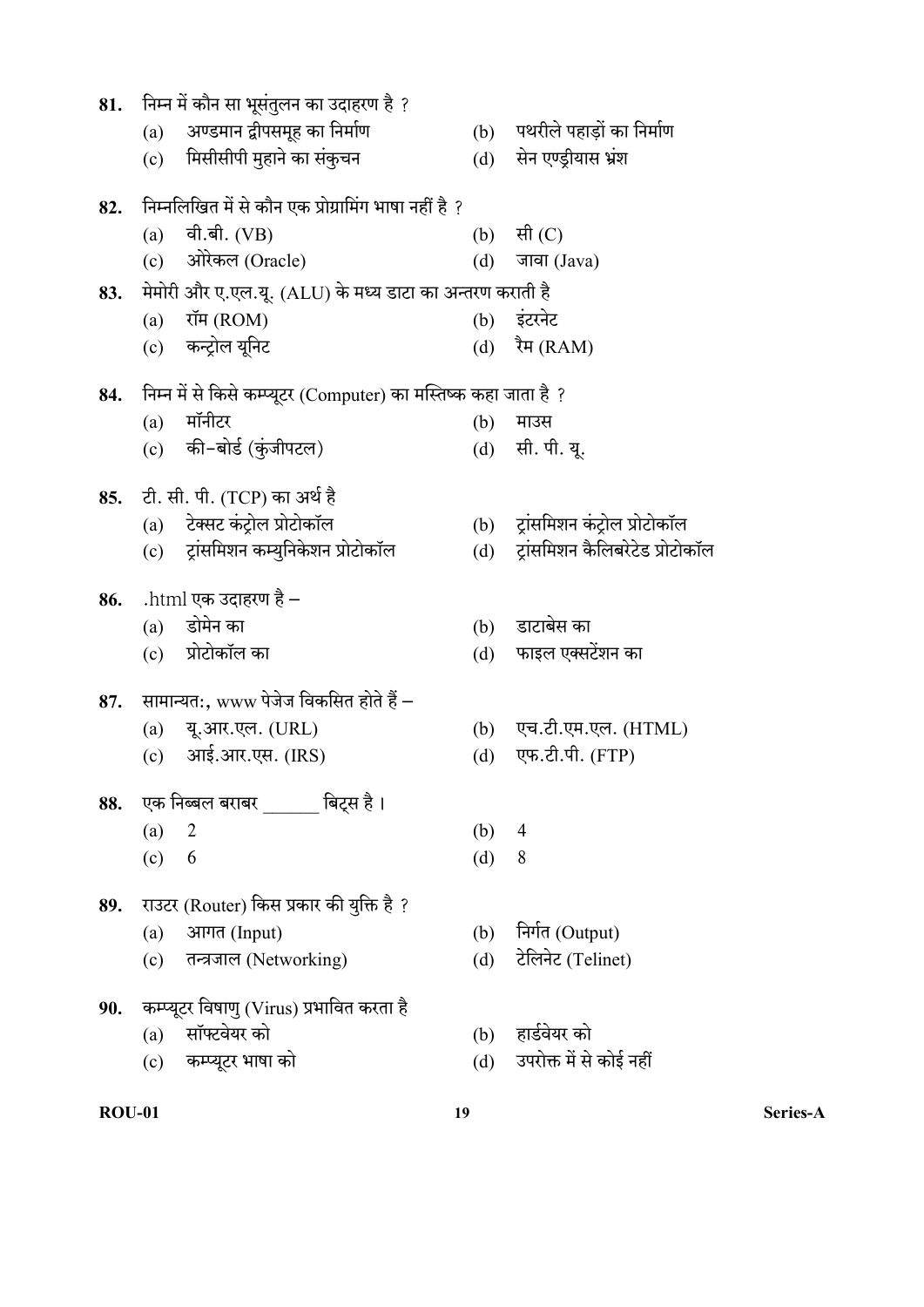| 91. | Which Satvahana king designated himself title of Ekbrahman?            |                                                           |     |                                                                                        |
|-----|------------------------------------------------------------------------|-----------------------------------------------------------|-----|----------------------------------------------------------------------------------------|
|     | (a)                                                                    | Yagnashree Satakarni                                      | (b) | Satakarni                                                                              |
|     | (c)                                                                    | Gautamiputra Satakarni                                    | (d) | Vashisthiputra Satakarni                                                               |
| 92. | What is meant by 'BALI' in the Vedic period?                           |                                                           |     |                                                                                        |
|     | (a)                                                                    | Sacrifice                                                 | (b) | Bull                                                                                   |
|     | (c)                                                                    | Hereditary                                                | (d) | Gift to ruler by the subjects                                                          |
| 93. | Which Buddhist text refers to 'Solah Mahajanpadas' ?                   |                                                           |     |                                                                                        |
|     | (a)                                                                    | Anguttar Nikaya                                           | (b) | Mahavansh                                                                              |
|     | (c)                                                                    | Deegh Nikaya                                              | (d) | Mahawagga                                                                              |
| 94. | By whom was the 'Buland Darwaza' built?                                |                                                           |     |                                                                                        |
|     | (a)                                                                    | Akbar                                                     | (b) | Jahangir                                                                               |
|     | (c)                                                                    | Shahjahan                                                 | (d) | Babur                                                                                  |
| 95. | Which one of the following ruler had introduced 'Ikta' first in India? |                                                           |     |                                                                                        |
|     | (a)                                                                    | Iltutmish                                                 | (b) | Balban                                                                                 |
|     | (c)                                                                    | Allauddin Khilji                                          | (d) | Razia                                                                                  |
| 96. | Who introduced Mansabdari System in India?                             |                                                           |     |                                                                                        |
|     | (a)                                                                    | Shahjahan                                                 | (b) | Jahangir                                                                               |
|     | (c)                                                                    | Akbar                                                     | (d) | Aurangzeb                                                                              |
| 97. |                                                                        | Kabir was brought up by a Muslim weaver named :           |     |                                                                                        |
|     | (a)                                                                    | Rahim                                                     | (b) | Ramanand                                                                               |
|     | (c)                                                                    | Neeru                                                     | (d) | Chaitanya                                                                              |
| 98. |                                                                        | Who was the leading exponent of the 'Chaukhambha Theory'? |     |                                                                                        |
|     | (a)                                                                    | M.G. Ranade                                               | (b) | Mahatma Gandhi                                                                         |
|     | (c)                                                                    | Ram Manohar Lohia                                         | (d) | Annie Besant                                                                           |
| 99. |                                                                        | What was the main objective of Wahabi movement?           |     |                                                                                        |
|     | (a)                                                                    | Good relations with the British                           | (b) | Purification of Islam                                                                  |
|     | (c)                                                                    | Support of English education                              | (d) | Opposition to social reforms                                                           |
|     |                                                                        | depressed class?                                          |     | 100. Which one of the following socio-religious movement raised voice in favour of the |
|     | (a)                                                                    | Brahmo Samaj                                              | (b) | Prarthana Samaj                                                                        |
|     | (c)                                                                    | Arya Samaj                                                | (d) | Satya Shodhak Samaj                                                                    |
|     |                                                                        |                                                           |     |                                                                                        |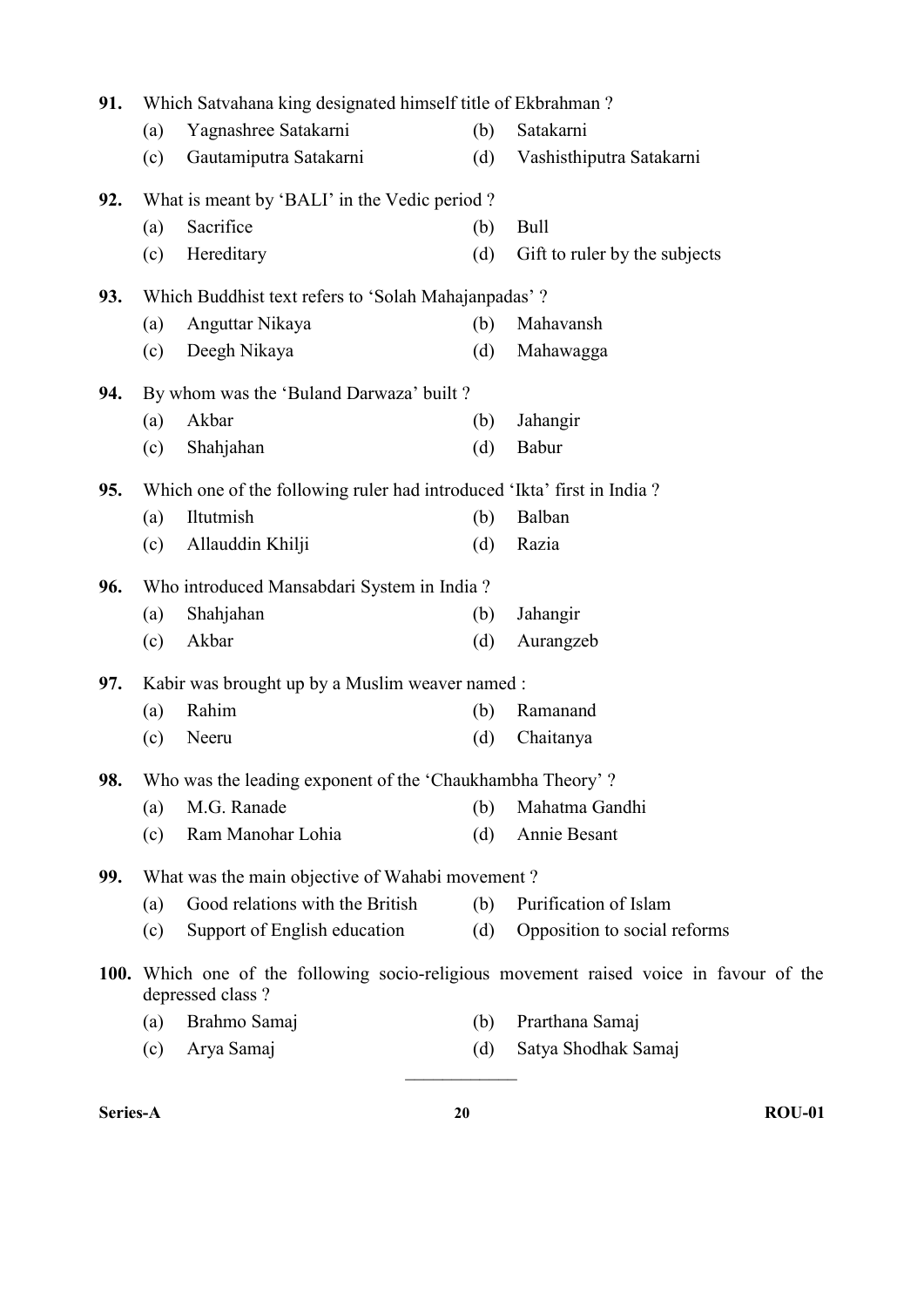| किस सातवाहन राजा ने स्वयं एकब्राह्मण की उपाधि धारण की थी ?<br>91. |                                                                                      |     |                                 |  |
|-------------------------------------------------------------------|--------------------------------------------------------------------------------------|-----|---------------------------------|--|
|                                                                   | यज्ञश्री शातकर्णी<br>(a)                                                             | (b) | शातकर्णी                        |  |
|                                                                   | गौतमीपुत्र शातकर्णी<br>(c)                                                           | (d) | वशिष्ठीपुत्र शातकर्णी           |  |
| 92.                                                               | वैदिक काल में 'बलि' शब्द का क्या अर्थ है ?                                           |     |                                 |  |
|                                                                   | बलिदान<br>(a)                                                                        | (b) | बैल                             |  |
|                                                                   | (c) आनुवंशिक                                                                         | (d) | प्रजा द्वारा शासक को दी गई भेंट |  |
| 93.                                                               | कौन से बौद्ध ग्रंथ में 'सोलह महाजनपद' का उल्लेख मिलता है ?                           |     |                                 |  |
|                                                                   | अंगुत्तर निकाय<br>(a)                                                                | (b) | महावंश                          |  |
|                                                                   | (c) दीघ निकाय                                                                        | (d) | महावग्ग                         |  |
| 94.                                                               | ्बुलन्द दरवाजा किसके द्वारा बनवाया गया था ?                                          |     |                                 |  |
|                                                                   | (a)<br>अकबर                                                                          | (b) | जहाँगीर                         |  |
|                                                                   | (c) शाहजहाँ                                                                          | (d) | बाबर                            |  |
| 95.                                                               | निम्नलिखित में से किस शासक ने भारत में सर्वप्रथम 'इक्ता' प्रारंभ किया था ?           |     |                                 |  |
|                                                                   | इल्तुत्मिश<br>(a)                                                                    | (b) | बलबन                            |  |
|                                                                   | (c) अलाउद्दीन खलजी                                                                   | (d) | रज़िया                          |  |
| 96.                                                               | भारत में मनसबदारी व्यवस्था किसने प्रारम्भ की ?                                       |     |                                 |  |
|                                                                   | शाहजहाँ<br>(a)                                                                       | (b) | जहाँगीर                         |  |
|                                                                   | (c)<br>अकबर                                                                          | (d) | औरंगज़ेब                        |  |
| 97.                                                               | कबीर का पालन–पोषण एक मुसलिम जुलाहे ने किया था जिसका नाम था :                         |     |                                 |  |
|                                                                   | रहीम<br>(a)                                                                          | (b) | रामानन्द                        |  |
|                                                                   | नीरू<br>(c)                                                                          | (d) | चैतन्य                          |  |
| 98.                                                               | 'चौखम्भा सिद्धान्त' के अग्रणीय सिद्धान्तकार कौन थे ?                                 |     |                                 |  |
|                                                                   | एम.जी. रानाडे<br>(a)                                                                 | (b) | महात्मा गाँधी                   |  |
|                                                                   | राम मनोहर लोहिया<br>(c)                                                              | (d) | एनी बेसेन्ट                     |  |
| 99.                                                               | वहाबी आन्दोलन का मुख्य उद्देश्य क्या था ?                                            |     |                                 |  |
|                                                                   | अंग्रेजों से अच्छे सम्बन्ध<br>(a)                                                    |     | (b) इस्लाम का शुद्धीकरण         |  |
|                                                                   | अंग्रेजी शिक्षा का समर्थन<br>(c)                                                     | (d) | सामाजिक सुधारों का विरोध        |  |
|                                                                   | 100. निम्न में से किस सामाजिक–धार्मिक आन्दोलन ने दलित वर्ग के संबंध में आवाज उठायी ? |     |                                 |  |
|                                                                   | (a)<br>ब्रह्म समाज                                                                   | (b) | प्रार्थना समाज                  |  |
|                                                                   | (c) आर्य समाज                                                                        |     | (d) सत्य शोधक समाज              |  |
|                                                                   |                                                                                      |     |                                 |  |

ROU-01 Series-A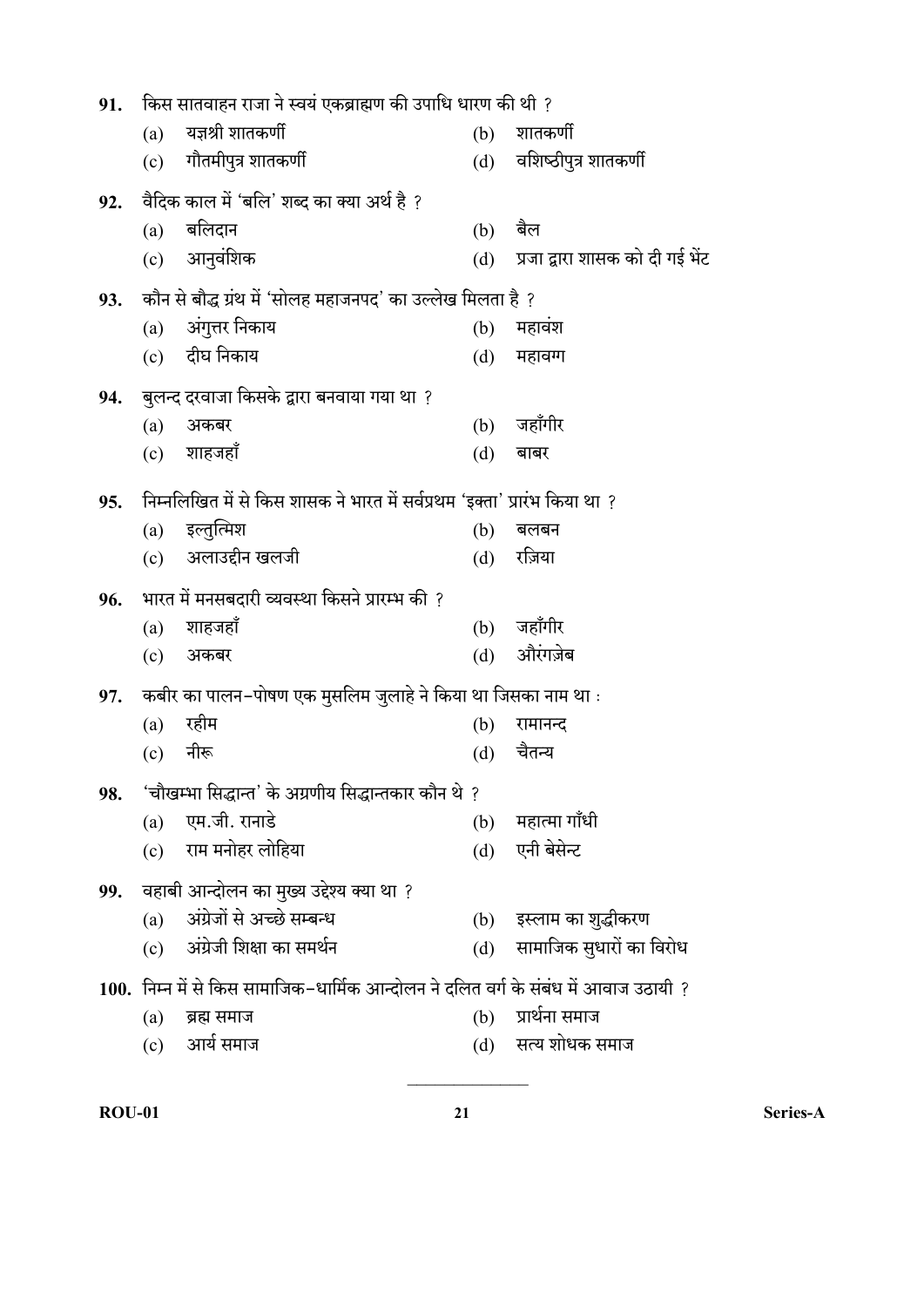Space For Rough Work /